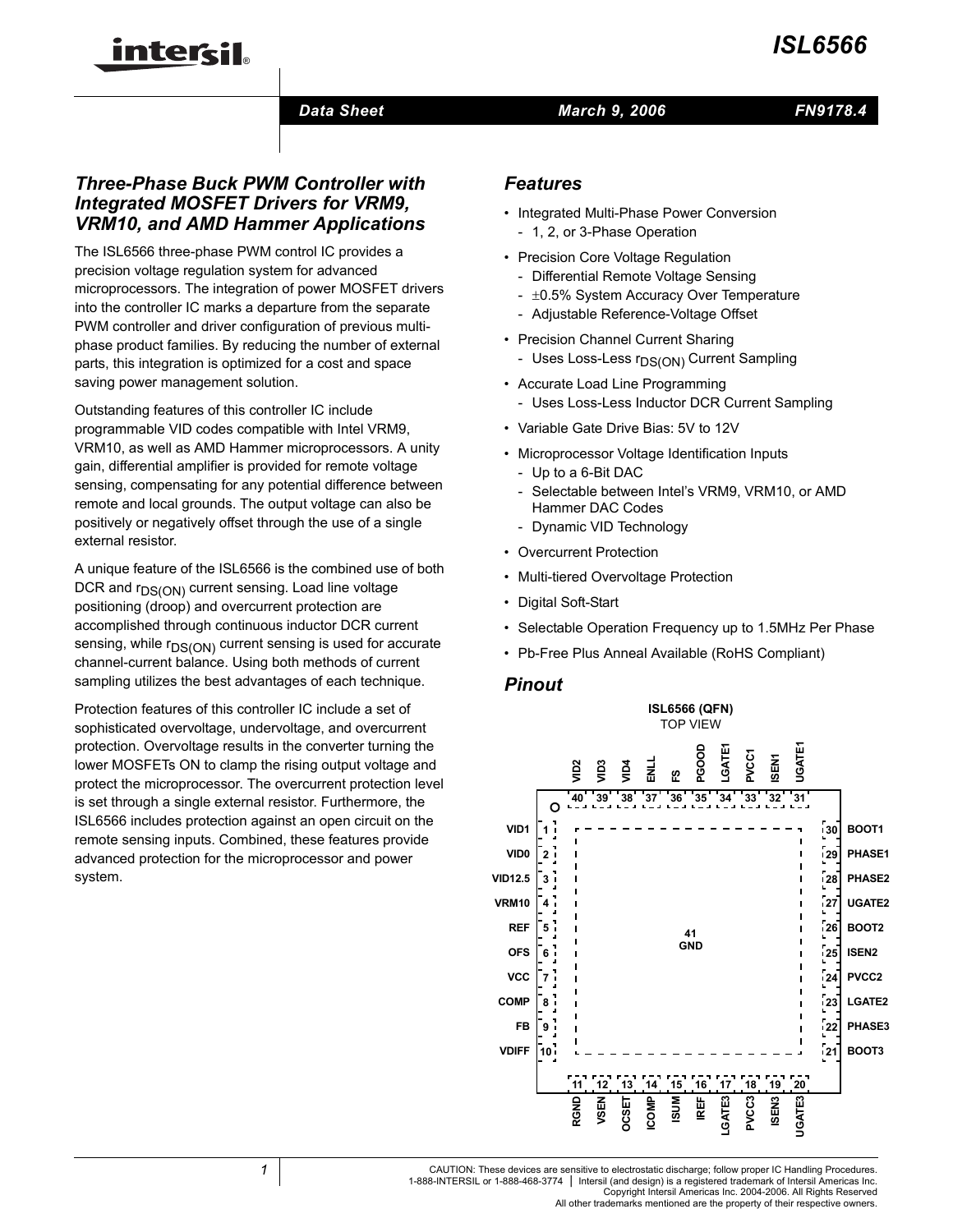# *Ordering Information*

| <b>PART NUMBER</b>        | <b>PART</b><br><b>MARKING</b> | TEMP.<br>(°C) | <b>PACKAGE</b>                        | <b>PKG</b><br>DWG.# |
|---------------------------|-------------------------------|---------------|---------------------------------------|---------------------|
| ISL6566CRR5184            | ISL6566CR                     | 0 to 70       | 40 Ld 6x6 QFN                         | L40.6x6             |
| ISL6566CR-TR5184          | ISL6566CR                     | 0 to 70       | 40 Ld 6x6 QFN Tape and Reel           | L40.6x6             |
| ISL6566CRZR5184 (Note)    | ISL6566CRZ                    | 0 to 70       | 40 Ld 6x6 QFN (Pb-free)               | L40.6x6             |
| ISL6566CRZ-TR5184 (Note)  | ISL6566CRZ                    | 0 to 70       | 40 Ld 6x6 QFN (Pb-free) Tape and Reel | L40.6x6             |
| ISL6566CRZAR5184 (Note)   | ISL6566CRZ                    | 0 to 70       | 40 Ld 6x6 QFN (Pb-free)               | L40.6x6             |
| ISL6566CRZA-TR5184 (Note) | ISL6566CRZ                    | 0 to 70       | 40 Ld 6x6 QFN (Pb-free) Tape and Reel | L40.6x6             |
| <b>ISL6566IR</b>          | ISL6566IR                     | $-40$ to 85   | 40 Ld 6x6 QFN                         | L40.6x6             |
| ISL6566IR-T               | ISL6566IR                     | $-40$ to 85   | 40 Ld 6x6 QFN Tape and Reel           | L40.6x6             |
| ISL6566IRZ (Note)         | ISL6566IRZ                    | $-40$ to 85   | 40 Ld 6x6 QFN (Pb-free)               | L40.6x6             |
| ISL6566IRZ-T (Note)       | ISL6566IRZ                    | $-40$ to 85   | 40 Ld 6x6 QFN (Pb-free) Tape and Reel | L40.6x6             |
| ISL6566IRZA (Note)        | ISL6566IRZ                    | $-40$ to 85   | 40 Ld 6x6 QFN (Pb-free)               | L40.6x6             |
| ISL6566IRZA-T (Note)      | ISL6566IRZ                    | $-40$ to 85   | 40 Ld 6x6 QFN (Pb-free)               | L40.6x6             |

NOTE: Intersil Pb-free plus anneal products employ special Pb-free material sets; molding compounds/die attach materials and 100% matte tin plate termination finish, which are RoHS compliant and compatible with both SnPb and Pb-free soldering operations. Intersil Pb-free products are MSL classified at Pb-free peak reflow temperatures that meet or exceed the Pb-free requirements of IPC/JEDEC J STD-020.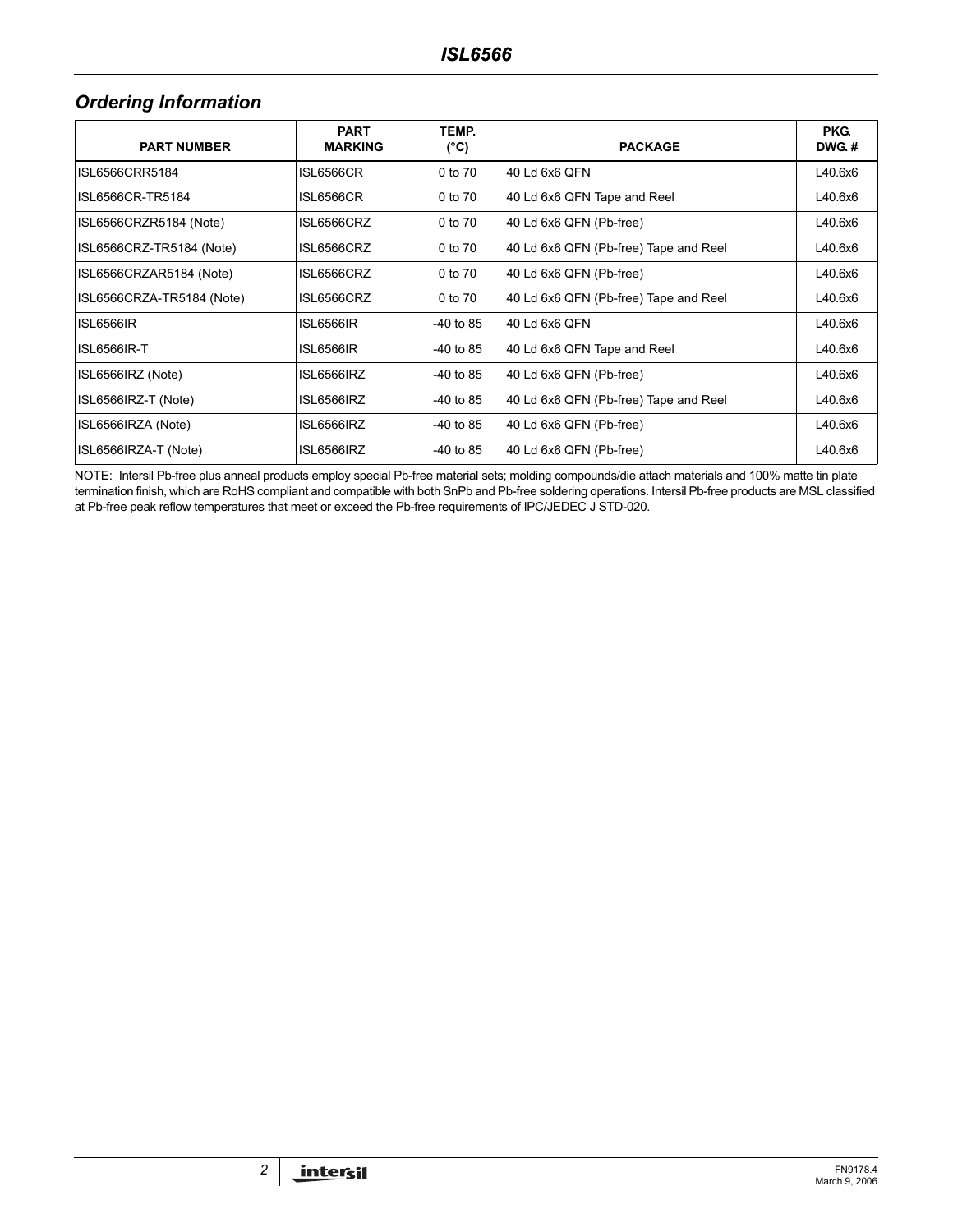# <span id="page-2-0"></span>*Block Diagram*

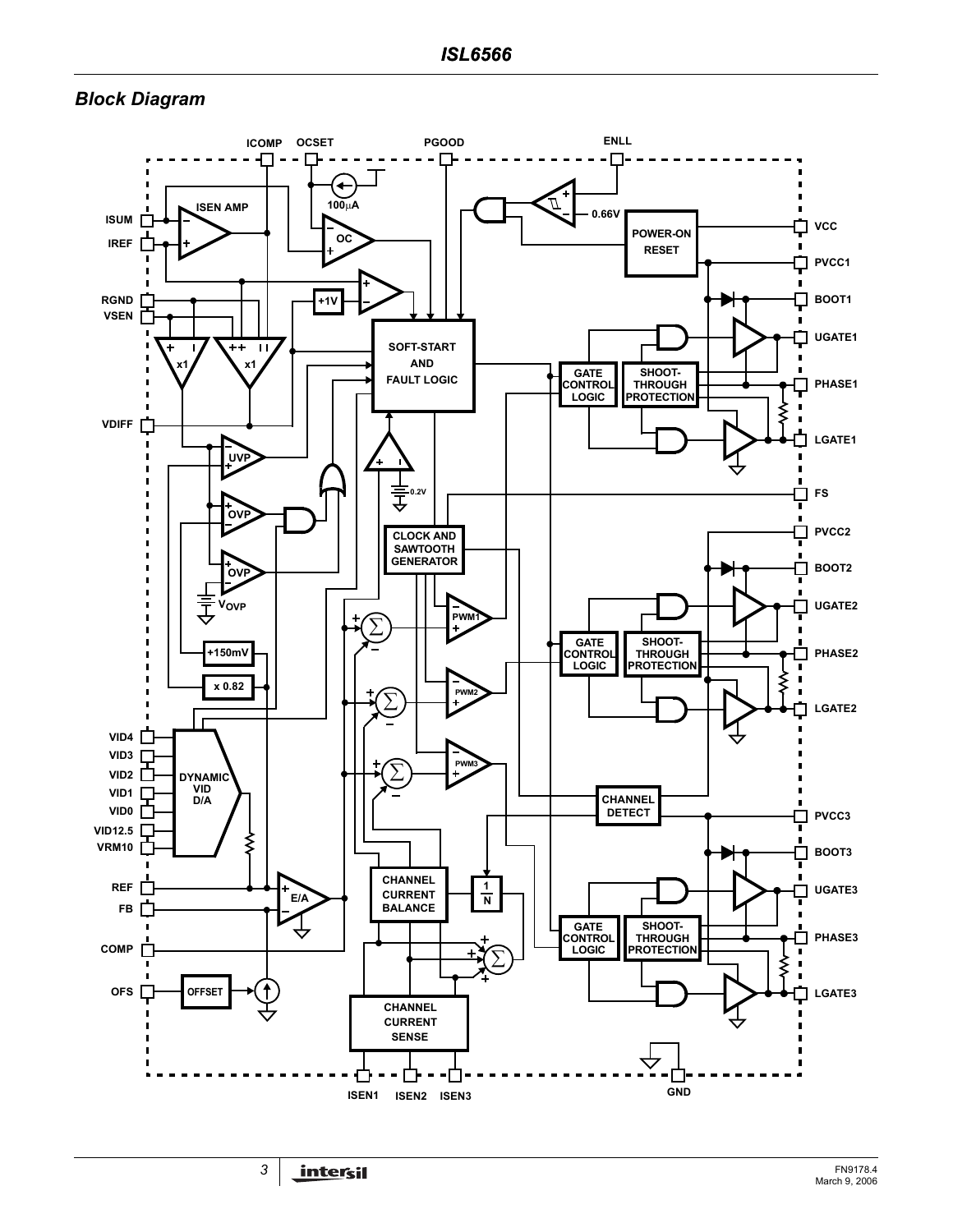# *Typical Application - ISL6566*

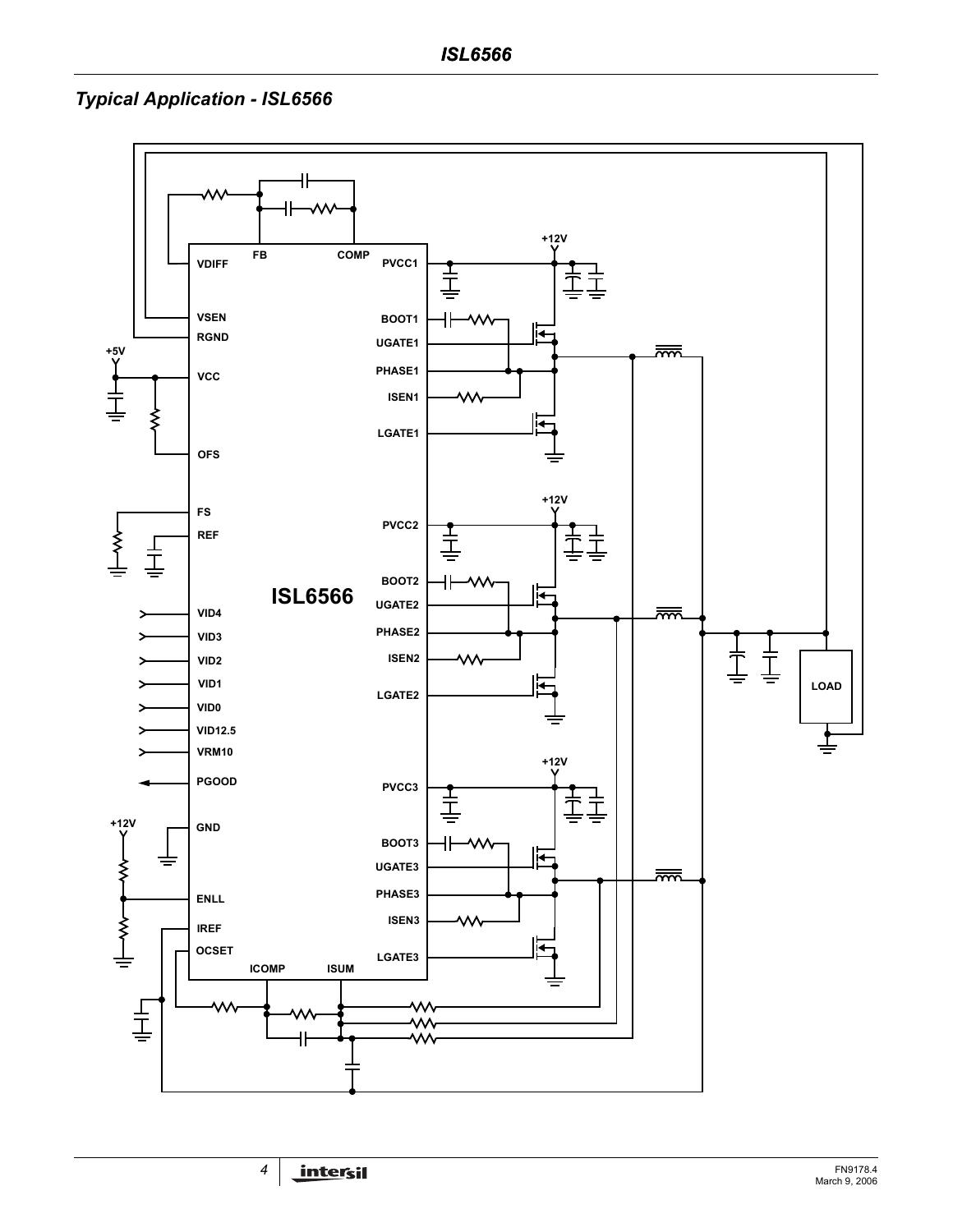

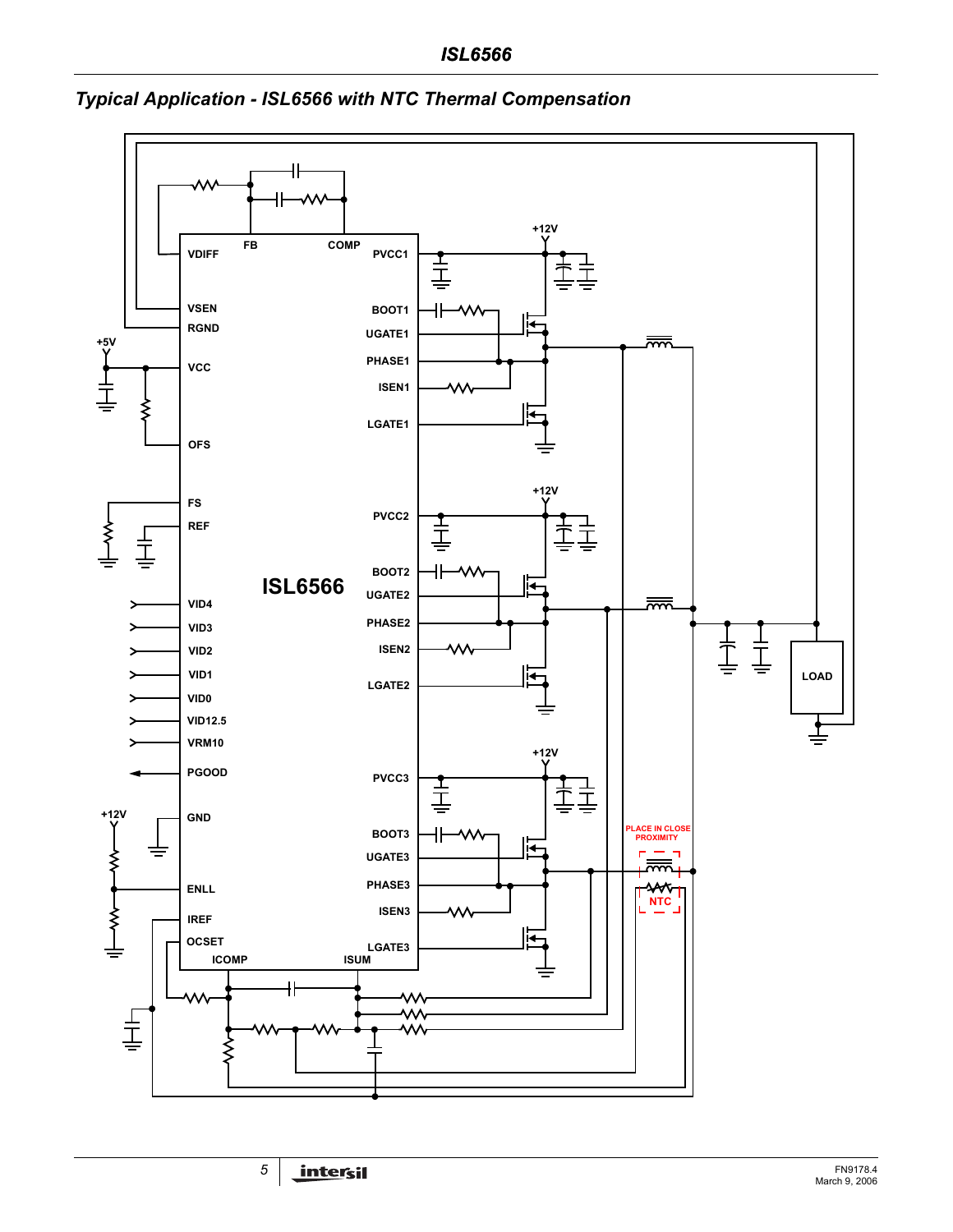### **Absolute Maximum Ratings**

### **Recommended Operating Conditions**

| VCC Supply Voltage $\ldots \ldots \ldots \ldots \ldots \ldots \ldots \ldots \ldots \ldots +5V \pm 5\%$ |  |
|--------------------------------------------------------------------------------------------------------|--|
| PVCC Supply Voltage $\dots \dots \dots \dots \dots \dots \dots \dots +5V$ to 12V $\pm 5\%$             |  |
| Ambient Temperature (ISL6566CR, ISL6566CRZ) 0°C to 70°C                                                |  |
| Ambient Temperature (ISL6566IR, ISL6566IRZ)40°C to 85°C                                                |  |

### **Thermal Information**

| <b>Thermal Resistance</b>                        |    | $\theta$ <sub>JA</sub> (°C/W) $\theta$ <sub>JC</sub> (°C/W) |
|--------------------------------------------------|----|-------------------------------------------------------------|
| QFN Package (Notes 1, 2).                        | 32 | 35                                                          |
|                                                  |    |                                                             |
| Maximum Storage Temperature Range -65°C to 150°C |    |                                                             |
| Maximum Lead Temperature (Soldering 10s) 300°C   |    |                                                             |

*CAUTION: Stress above those listed in "Absolute Maximum Ratings" may cause permanent damage to the device. This is a stress only rating and operation of the device at these or any other conditions above those indicated in the operational section of this specification is not implied.*

NOTES:

- 1.  $\theta_{JA}$  is measured in free air with the component mounted on a high effective thermal conductivity test board with "direct attach" features. See Tech Brief TB379.
- 2. For  $\theta_{JC}$ , the "case temp" location is the center of the exposed metal pad on the package underside.

#### **Electrical Specifications** Recommended Operating Conditions, Unless Otherwise Specified.

| <b>PARAMETER</b>                              | <b>TEST CONDITIONS</b>                | <b>MIN</b>               | <b>TYP</b>               | <b>MAX</b>                   | <b>UNITS</b>  |
|-----------------------------------------------|---------------------------------------|--------------------------|--------------------------|------------------------------|---------------|
| <b>BIAS SUPPLY AND INTERNAL OSCILLATOR</b>    |                                       |                          |                          |                              |               |
| Input Bias Supply Current                     | $I_{VCC}$ ; ENLL = high               | $\overline{\phantom{a}}$ | 15                       | 20                           | mA            |
| Gate Drive Bias Current                       | $I_{\text{PVCC}}$ ; ENLL = high       | $\overline{a}$           | 0.8                      |                              | mA            |
| VCC POR (Power-On Reset) Threshold            | <b>VCC Rising</b>                     | 4.25                     | 4.38                     | 4.50                         | V             |
|                                               | <b>VCC Falling</b>                    | 3.75                     | 3.88                     | 4.00                         | $\vee$        |
| PVCC POR (Power-On Reset) Threshold           | <b>PVCC Rising</b>                    | 4.25                     | 4.38                     | 4.50                         | $\vee$        |
|                                               | <b>PVCC Falling</b>                   | 3.60                     | 3.88                     | 4.00                         | $\vee$        |
| Oscillator Ramp Amplitude (Note 3)            | V <sub>PP</sub>                       | $\overline{\phantom{a}}$ | 1.50                     | $\overline{a}$               | $\vee$        |
| Maximum Duty Cycle (Note 3)                   |                                       | $\overline{a}$           | 66.6                     | $\overline{a}$               | $\%$          |
| Oscillator Frequency, F <sub>SW</sub>         | $R_T$ = 100kΩ ( $\pm$ 0.1%)           | 225                      | 250                      | 275                          | kHz           |
| <b>CONTROL THRESHOLDS</b>                     |                                       |                          |                          |                              |               |
| <b>ENLL Rising Threshold</b>                  |                                       | $\overline{\phantom{a}}$ | 0.66                     | $\overline{a}$               | $\vee$        |
| <b>ENLL Hysteresis</b>                        |                                       | $\overline{\phantom{a}}$ | 100                      | $\qquad \qquad \blacksquare$ | mV            |
| <b>COMP Shutdown Threshold</b>                | <b>COMP Falling</b>                   | 0.2                      | 0.3                      | 0.4                          | $\vee$        |
| <b>REFERENCE AND DAC</b>                      |                                       |                          |                          |                              |               |
| System Accuracy (VID = $1.0V - 1.850V$ )      |                                       | $-0.5$                   | $\overline{\phantom{a}}$ | 0.5                          | $\frac{0}{0}$ |
| System Accuracy (VID = 0.8V - 1.0V)           |                                       | $-0.8$                   | $\overline{\phantom{a}}$ | 0.8                          | $\frac{0}{0}$ |
| DAC Input Low Voltage (VR9, VR10)             |                                       | $\overline{\phantom{a}}$ | $\overline{\phantom{a}}$ | 0.4                          | $\vee$        |
| DAC Input High Voltage (VR9, VR10)            |                                       | 0.8                      | $\overline{\phantom{a}}$ |                              | $\vee$        |
| DAC Input Low Voltage (AMD)                   |                                       | $\overline{\phantom{a}}$ | $\overline{\phantom{a}}$ | 0.6                          | $\vee$        |
| DAC Input High Voltage (AMD)                  |                                       | 1.0                      |                          |                              | $\vee$        |
| OFS Sink Current Accuracy (Negative Offset)   | $ROES$ = 30k $\Omega$ from OFS to VCC | 47.5                     | 50.0                     | 52.5                         | μA            |
| OFS Source Current Accuracy (Positive Offset) | $ROFS$ = 10k $\Omega$ from OFS to GND | 47.5                     | 50.0                     | 52.5                         | μA            |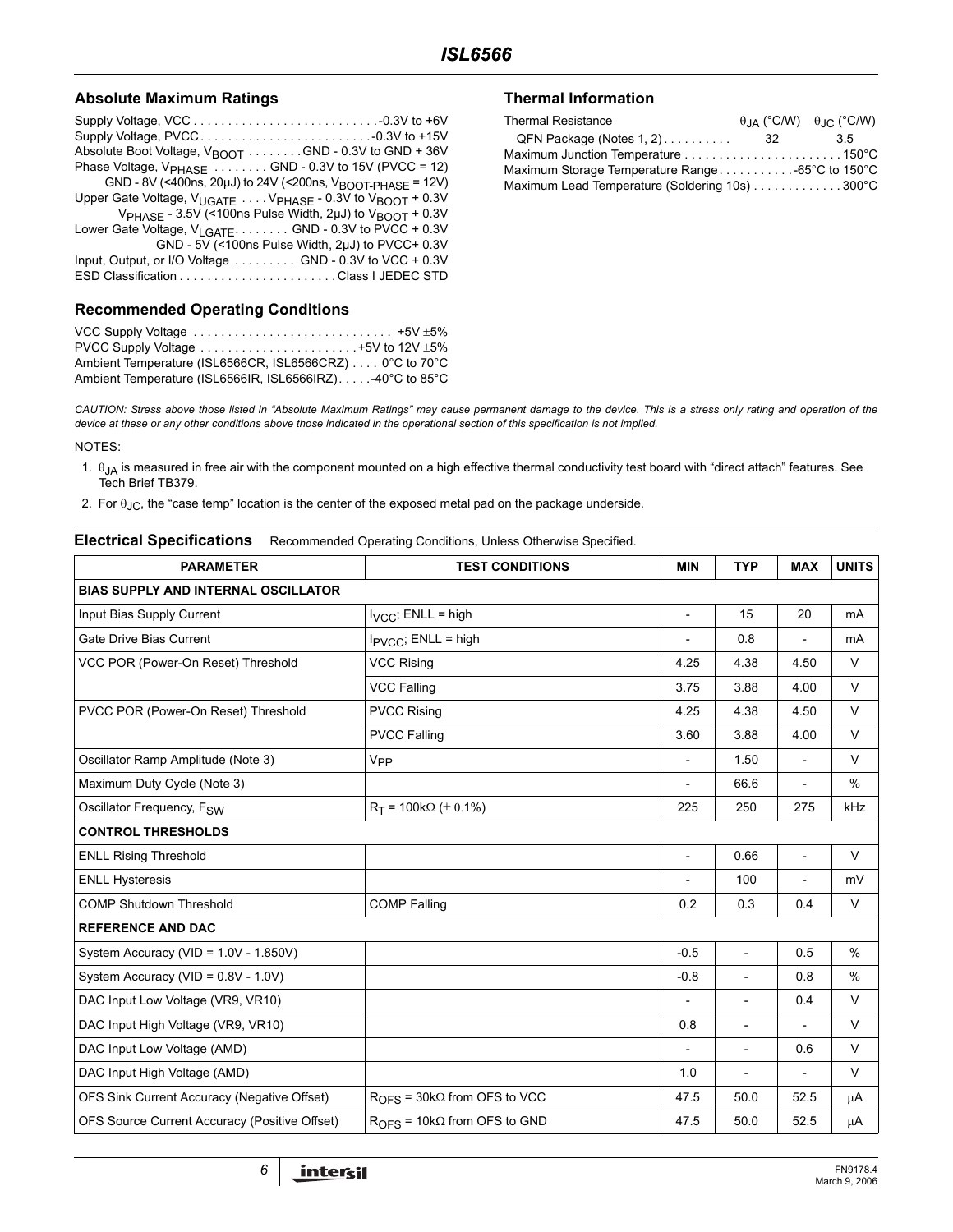# *ISL6566*

**Electrical Specifications** Recommended Operating Conditions, Unless Otherwise Specified. **(Continued)**

| <b>PARAMETER</b><br><b>TEST CONDITIONS</b> |                                                                    | <b>MIN</b>               | <b>TYP</b>       | <b>MAX</b>               | <b>UNITS</b> |
|--------------------------------------------|--------------------------------------------------------------------|--------------------------|------------------|--------------------------|--------------|
| <b>ERROR AMPLIFIER</b>                     |                                                                    |                          |                  |                          |              |
| DC Gain (Note 3)                           | $R_L$ = 10K to ground                                              |                          | 96               | $\overline{\phantom{a}}$ | dB           |
| Gain-Bandwidth Product (Note 3)            | $C_L$ = 100pF, $R_L$ = 10K to ground                               |                          | 20               | $\overline{\phantom{0}}$ | MHz          |
| Slew Rate (Note 3)                         | $C_L$ = 100pF, Load = $\pm 400 \mu A$                              |                          | 8                |                          | $V/\mu s$    |
| Maximum Output Voltage                     | $Load = 1mA$                                                       | 3.90                     | 4.20             |                          | $\vee$       |
| Minimum Output Voltage                     | $Load = -1mA$                                                      |                          | 0.85             | 1.0                      | V            |
| <b>OVERCURRENT PROTECTION</b>              |                                                                    |                          |                  |                          |              |
| <b>OCSET</b> trip current                  |                                                                    | 93                       | 100              | 107                      | μA           |
| <b>OCSET Accuracy</b>                      | <b>OCSET and ISUM Difference</b>                                   | $-5$                     | 0                | 5                        | mV           |
| <b>ICOMP Offset</b>                        |                                                                    | -5                       | 0                | 5                        | mV           |
| <b>PROTECTION</b>                          |                                                                    |                          |                  |                          |              |
| Undervoltage Threshold                     | <b>VSEN falling</b>                                                | 80                       | 82               | 84                       | %VID         |
| Undervoltage Hysteresis                    | <b>VSEN Rising</b>                                                 |                          | 3                |                          | %VID         |
| Overvoltage Threshold while IC Disabled    | V <sub>OVP</sub> , VRM9.0 Configuration                            | 1.92                     | 1.97             | 2.02                     | V            |
|                                            | V <sub>OVP</sub> , Hammer and VRM10.0 Configurations               | 1.62                     | 1.67             | 1.72                     | V            |
| Overvoltage Threshold                      | <b>VSEN Rising</b>                                                 | $VID +$<br>125mV         | $VID +$<br>150mV | $VID +$<br>175mV         | V            |
| Overvoltage Hysteresis                     | <b>VSEN Falling</b>                                                |                          | 50               | $\overline{a}$           | mV           |
| Open Sense-Line Protection Threshold       | <b>IREF Rising and Falling</b>                                     | <b>VDIFF</b><br>$+0.9V$  | VDIFF +<br>1V    | <b>VDIFF</b><br>$+ 1.1V$ | $\vee$       |
| <b>SWITCHING TIME (Note 3)</b>             |                                                                    |                          |                  |                          |              |
| <b>UGATE Rise Time</b>                     | t <sub>RUGATE;</sub> V <sub>PVCC</sub> = 12V, 3nF Load, 10% to 90% | $\overline{\phantom{a}}$ | 26               | $\overline{\phantom{m}}$ | ns           |
| <b>LGATE Rise Time</b>                     | t <sub>RLGATE;</sub> V <sub>PVCC</sub> = 12V, 3nF Load, 10% to 90% | $\overline{a}$           | 18               | $\overline{\phantom{0}}$ | ns           |
| <b>UGATE Fall Time</b>                     | t <sub>FUGATE;</sub> V <sub>PVCC</sub> = 12V, 3nF Load, 90% to 10% |                          | 18               |                          | ns           |
| <b>LGATE Fall Time</b>                     | tFLGATE; VPVCC = 12V, 3nF Load, 90% to 10%                         | $\overline{\phantom{a}}$ | 12               | $\overline{\phantom{0}}$ | ns           |
| <b>UGATE Turn-On Non-overlap</b>           | tpDHUGATE; VPVCC = 12V, 3nF Load, Adaptive                         |                          | 10               |                          | ns           |
| LGATE Turn-On Non-overlap                  | tpDHLGATE; V <sub>PVCC</sub> = 12V, 3nF Load, Adaptive             | $\overline{\phantom{a}}$ | 10               | $\overline{\phantom{a}}$ | ns           |
| <b>GATE DRIVE RESISTANCE (Note 3)</b>      |                                                                    |                          |                  |                          |              |
| Upper Drive Source Resistance              | V <sub>PVCC</sub> = 12V, 15mA Source Current                       | 1.25                     | $2.0\,$          | $3.0\,$                  | $\Omega$     |
| Upper Drive Sink Resistance                | V <sub>PVCC</sub> = 12V, 15mA Sink Current                         | 0.9                      | 1.65             | 3.0                      | Ω            |
| Lower Drive Source Resistance              | V <sub>PVCC</sub> = 12V, 15mA Source Current                       | 0.85                     | 1.25             | 2.2                      | Ω            |
| Lower Drive Sink Resistance                | $V_{\text{PVCC}}$ = 12V, 15mA Sink Current                         | 0.60                     | 0.80             | 1.35                     | Ω            |
| <b>OVER TEMPERATURE SHUTDOWN</b>           |                                                                    |                          |                  |                          |              |
| Thermal Shutdown Setpoint (Note 3)         |                                                                    | $\overline{\phantom{a}}$ | 160              | $\overline{\phantom{m}}$ | $^{\circ}$ C |
| Thermal Recovery Setpoint (Note 3)         |                                                                    |                          | 100              | $\overline{\phantom{a}}$ | $^{\circ}C$  |

NOTE:

<span id="page-6-0"></span>3. Parameter magnitude guaranteed by design. Not 100% tested.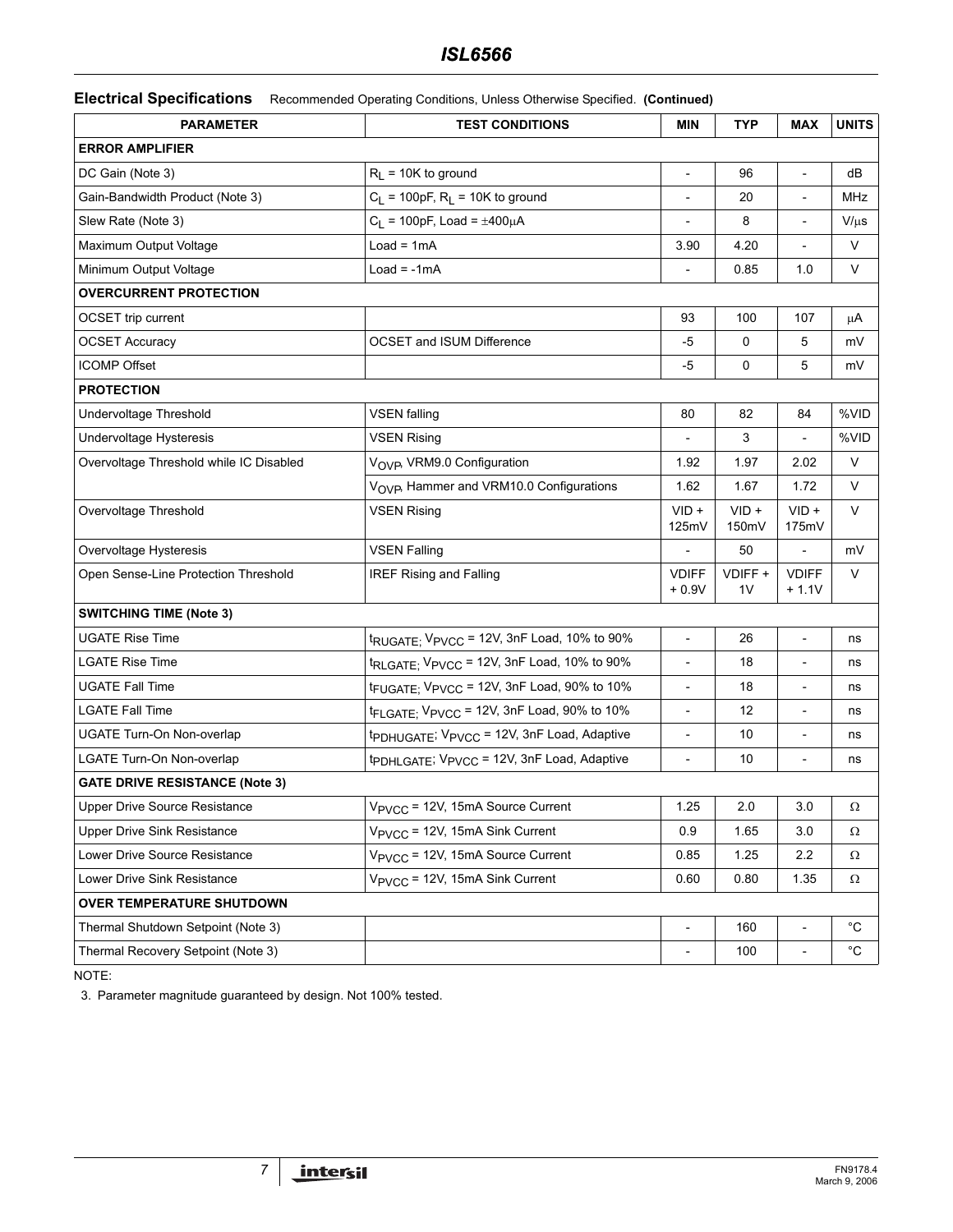# *Timing Diagram*



*Simplified Power System Diagram*



# *Functional Pin Description*

# *VCC*

VCC is the bias supply for the ICs small-signal circuitry. Connect this pin to a +5V supply and locally decouple using a quality 1.0µF ceramic capacitor.

# *PVCC1, PVCC2, PVCC3*

These pins are the power supply pins for the corresponding channel MOSFET drive, and can be connected to any voltage from +5V to +12V, depending on the desired MOSFET gate drive level.

The number of active channels is determined by the state of PVCC2 and PVCC3. Leave PVCC3 unconnected or grounded for 2-phase operation. For 1-phase operation leave both PVCC3 and PVCC2 unconnected or grounded.

# *GND*

GND is the bias and reference ground for the IC.

# *ENLL*

This pin is a threshold-sensitive (approximately 0.66V) enable input for the controller. Held low, this pin disables controller operation. Pulled high, the pin enables the controller for operation. ENLL has a internal 1.0µA pull-up to 5V.

# *FS*

A resistor, placed from FS to ground, will set the switching frequency. Refer to Equation 34 for proper resistor calculation.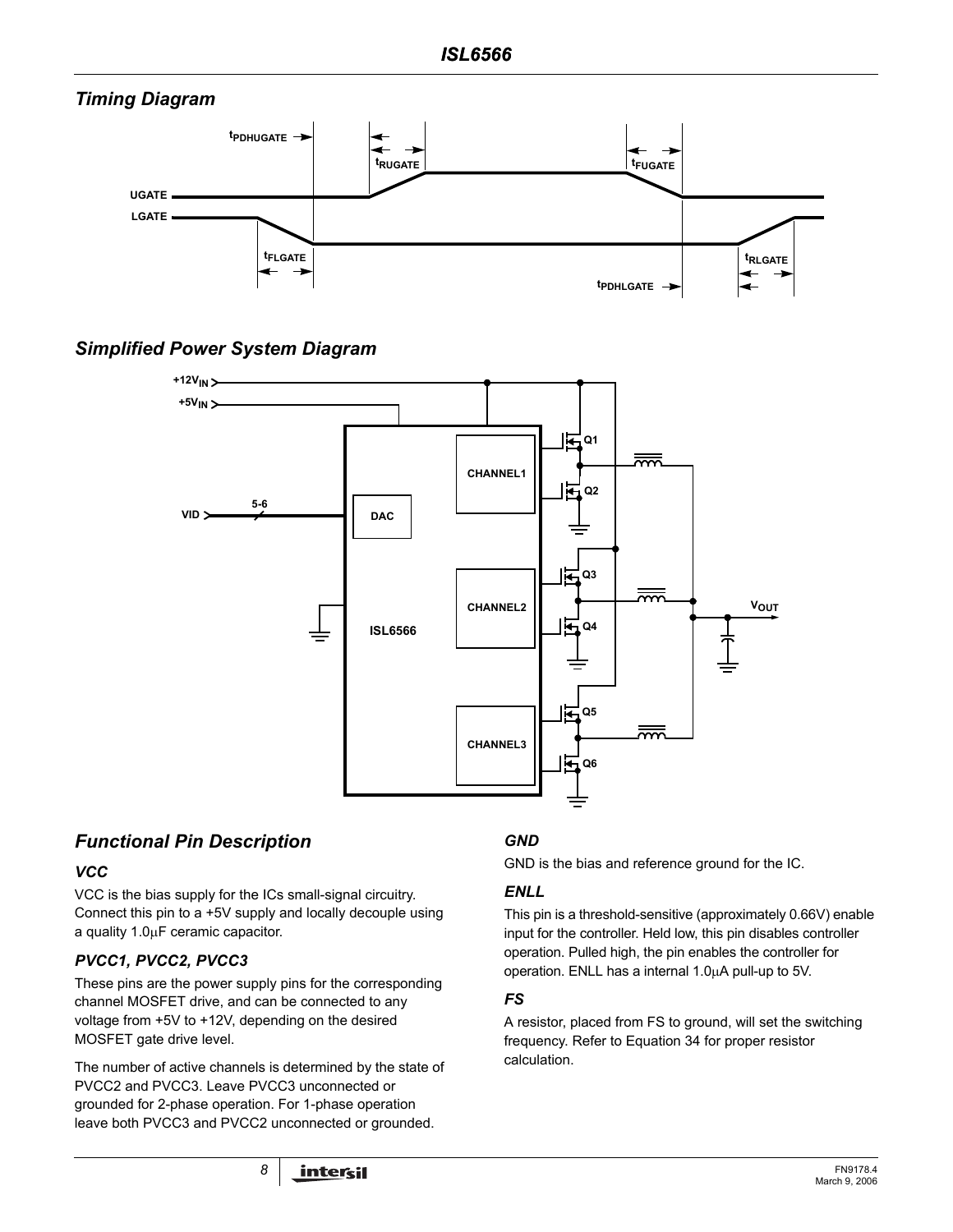# *VID4, VID3, VID2, VID1, VID0, and VID12.5*

These are the inputs for the internal DAC that provides the reference voltage for output regulation. These pins respond to TTL logic thresholds. The ISL6566 decodes the VID inputs to establish the output voltage; see VID Tables for correspondence between DAC codes and output voltage settings. These pins are internally pulled high, to approximately 1.2V, by 40µA (typically) internal current sources; the internal pull-up current decreases to 0 as the VID voltage approaches the internal pull-up voltage. All VID pins are compatible with external pull-up voltages not exceeding the IC's bias voltage (VCC).

# *VRM10*

This pin selects VRM10.0 DAC compliance when pulled high or open. If VRM10 is grounded, VID12.5 selects the compliance standard for the internal DAC: pulled to ground, it encodes the DAC with AMD Hammer VID codes, while left open or pulled high, it encodes the DAC with Intel VRM9.0 codes.

# *VSEN and RGND*

VSEN and RGND are inputs to the precision differential remote-sense amplifier and should be connected to the sense pins of the remote load.

# *ICOMP, ISUM, and IREF*

ISUM, IREF, and ICOMP are the DCR current sense amplifier's negative input, positive input, and output respectively. For accurate DCR current sensing, connect a resistor from each channel's phase node to ISUM and connect IREF to the summing point of the output inductors, roughly Vout. A parallel R-C feedback circuit connected between ISUM and ICOMP will then create a voltage from IREF to ICOMP proportional to the voltage drop across the inductor DCR. This voltage is referred to as the droop voltage and is added to the differential remote-sense amplifier output.

Note: An optional 0.01µF ceramic capacitor can be placed from the IREF pin to the ISUM pin, or from the IREF pin to GND to help reduce any noise affects that may occur due to layout.

# *VDIFF*

VDIFF is the output of the differential remote-sense amplifier. The voltage on this pin is equal to the difference between VSEN and RGND added to the difference between IREF and ICOMP. VDIFF therefore represents the output voltage plus the droop voltage.

# *FB and COMP*

These pins are the internal error amplifier inverting input and output respectively. FB, VDIFF, and COMP are tied together through external R-C networks to compensate the regulator.

# *REF*

The REF input pin is the positive input of the error amplifier. It is internally connected to the DAC output through a 1kΩ resistor. A capacitor is used between the REF pin and ground to smooth the voltage transition during Dynamic VID operations.

# *OFS*

The OFS pin provides a means to program a dc current for generating an offset voltage across the resistor between FB and VDIFF. The offset current is generated via an external resistor and precision internal voltage references. The polarity of the offset is selected by connecting the resistor to GND or VCC. For no offset, the OFS pin should be left unconnected.

### *OCSET*

This is the overcurrent set pin. Placing a resistor from OCSET to ICOMP allows a 100µA current to flow out this pin, producing a voltage reference. Internal circuitry compares the voltage at OCSET to the voltage at ISUM, and if ISUM ever exceeds OCSET, the overcurrent protection activates.

# *ISEN1, ISEN2 and ISEN3*

These pins are used for balancing the channel currents by sensing the current through each channel's lower MOSFET when it is conducting. Connect a resistor between the ISEN1, ISEN2, and ISEN3 pins and their respective phase node. This resistor sets a current proportional to the current in the lower MOSFET during its conduction interval.

# *UGATE1, UGATE2, and UGATE3*

Connect these pins to the corresponding upper MOSFET gates. These pins are used to control the upper MOSFETs and are monitored for shoot-through prevention purposes. Maximum individual channel duty cycle is limited to 66%.

# *BOOT1, BOOT2, and BOOT3*

These pins provide the bias voltage for the corresponding upper MOSFET drives. Connect these pins to appropriatelychosen external bootstrap capacitors. Internal bootstrap diodes connected to the PVCC pins provide the necessary bootstrap charge.

# *PHASE1, PHASE2, and PHASE3*

Connect these pins to the sources of the corresponding upper MOSFETs. These pins are the return path for the upper MOSFET drives.

# *LGATE1, LGATE2, and LGATE3*

These pins are used to control the lower MOSFETs. Connect these pins to the corresponding lower MOSFETs' gates.

# *PGOOD*

During normal operation PGOOD indicates whether the output voltage is within specified overvoltage and undervoltage limits. If the output voltage exceeds these limits or a reset event occurs (such as an overcurrent event), PGOOD is pulled low. PGOOD is always low prior to the end of soft-start.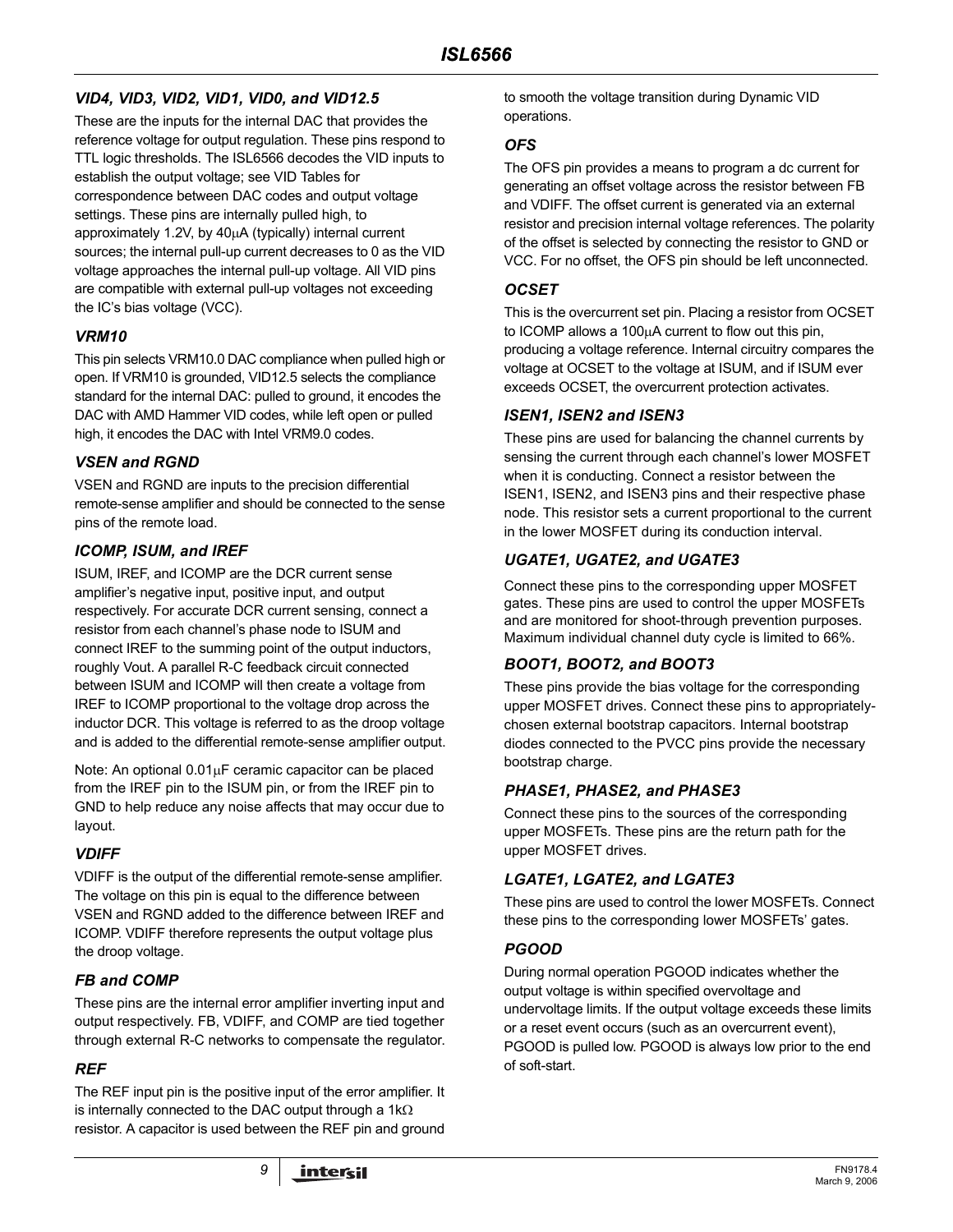# *Operation*

# *Multi-Phase Power Conversion*

Microprocessor load current profiles have changed to the point that the advantages of multi-phase power conversion are impossible to ignore. The technical challenges associated with producing a single-phase converter that is both cost-effective and thermally viable have forced a change to the cost-saving approach of multi-phase. The ISL6566 controller helps simplify implementation by integrating vital functions and requiring minimal external components. The block diagram on page [3](#page-2-0) provides a top level view of multi-phase power conversion using the ISL6566 controller.



**FIGURE 1. PWM AND INDUCTOR-CURRENT WAVEFORMS FOR 3-PHASE CONVERTER**

# <span id="page-9-2"></span>*Interleaving*

The switching of each channel in a multi-phase converter is timed to be symmetrically out of phase with each of the other channels. In a 3-phase converter, each channel switches 1/3 cycle after the previous channel and 1/3 cycle before the following channel. As a result, the three-phase converter has a combined ripple frequency three times greater than the ripple frequency of any one phase. In addition, the peak-topeak amplitude of the combined inductor currents is reduced in proportion to the number of phases (Equations [1](#page-9-0) and [2](#page-9-1)). Increased ripple frequency and lower ripple amplitude mean that the designer can use less per-channel inductance and lower total output capacitance for any performance specification.

Figure 1 illustrates the multiplicative effect on output ripple frequency. The three channel currents (IL1, IL2, and IL3) combine to form the AC ripple current and the DC load current. The ripple component has three times the ripple frequency of each individual channel current. Each PWM pulse is terminated 1/3 of a cycle after the PWM pulse of the previous phase. The peak-to-peak current for each phase is about 7A, and the dc components of the inductor currents combine to feed the load.

To understand the reduction of ripple current amplitude in the multi-phase circuit, examine the equation representing an individual channel peak-to-peak inductor current.

<span id="page-9-0"></span>
$$
I_{PP} = \frac{(V_{IN} - V_{OUT})V_{OUT}}{Lf_S V_{IN}}
$$
 (EQ. 1)

In Equation [1,](#page-9-0)  $V_{IN}$  and  $V_{OUT}$  are the input and output voltages respectively, L is the single-channel inductor value, and  $f_S$  is the switching frequency.

The output capacitors conduct the ripple component of the inductor current. In the case of multi-phase converters, the capacitor current is the sum of the ripple currents from each of the individual channels. Compare Equation [1](#page-9-0) to the expression for the peak-to-peak current after the summation of N symmetrically phase-shifted inductor currents in Equation [2](#page-9-1). Peak-to-peak ripple current decreases by an amount proportional to the number of channels. Outputvoltage ripple is a function of capacitance, capacitor equivalent series resistance (ESR), and inductor ripple current. Reducing the inductor ripple current allows the designer to use fewer or less costly output capacitors.

<span id="page-9-1"></span>
$$
I_{C, PP} = \frac{(V_{1N} - N V_{OUT}) V_{OUT}}{Lf_S V_{IN}}
$$
 (EQ. 2)

Another benefit of interleaving is to reduce input ripple current. Input capacitance is determined in part by the maximum input ripple current. Multi-phase topologies can improve overall system cost and size by lowering input ripple current and allowing the designer to reduce the cost of input capacitance. The example in Figure 2 illustrates input currents from a three-phase converter combining to reduce the total input ripple current.

The converter depicted in Figure 2 delivers 1.5V to a 36A load from a 12V input. The RMS input capacitor current is 5.9A. Compare this to a single-phase converter also stepping down 12V to 1.5V at 36A. The single-phase converter has 11.9A RMS input capacitor current. The single-phase converter must use an input capacitor bank with twice the RMS current capacity as the equivalent three-phase converter.



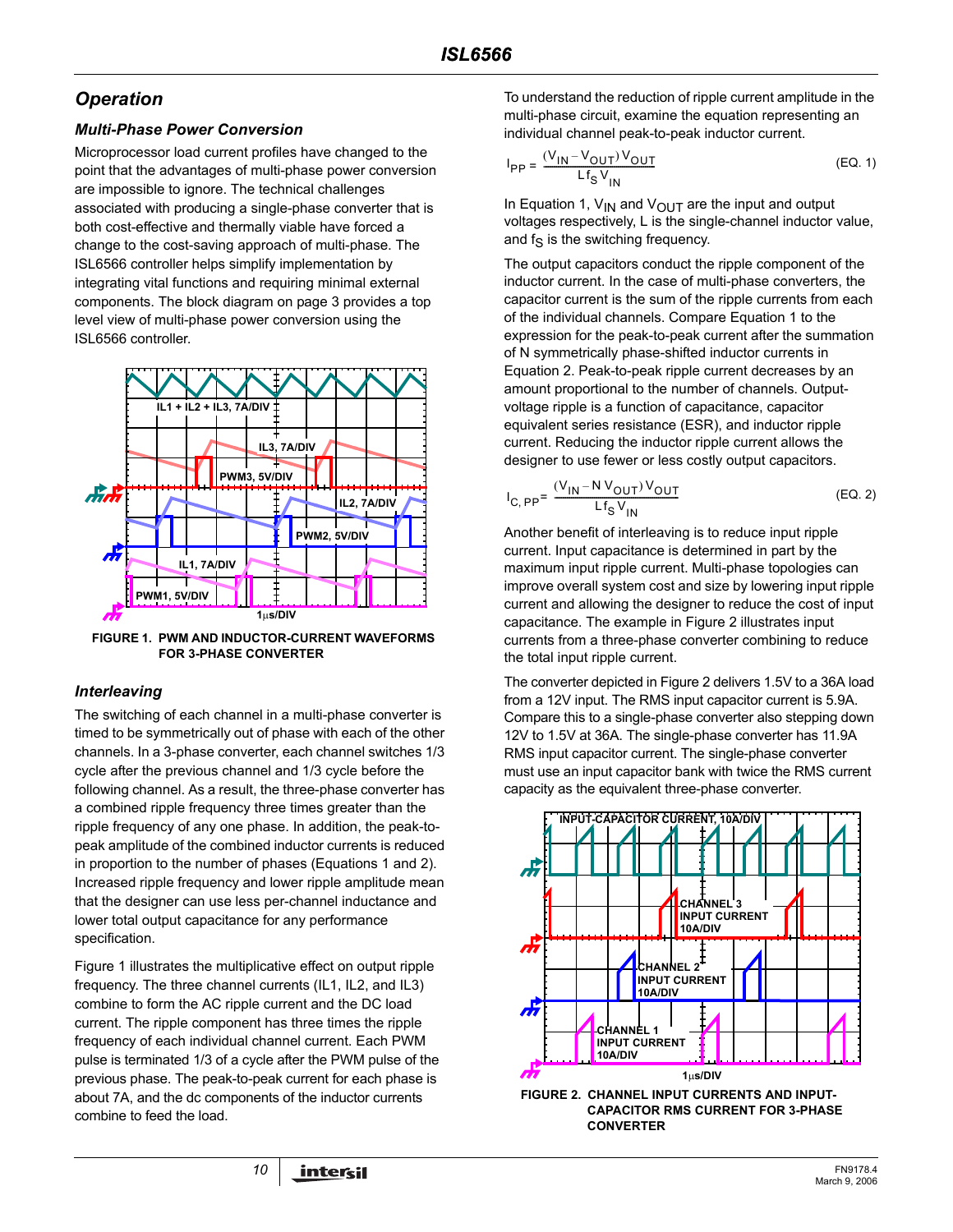Figures 22 and 23 in the section entitled *Input Capacitor Selection* can be used to determine the input-capacitor RMS current based on load current, duty cycle, and the number of channels. They are provided as aids in determining the optimal input capacitor solution.

### *PWM Operation*

The timing of each converter leg is set by the number of active channels. The default channel setting for the ISL6566 is three. One switching cycle is defined as the time between the internal PWM1 pulse termination signals. The pulse termination signal is the internally generated clock signal that triggers the falling edge of PWM1. The cycle time of the pulse termination signal is the inverse of the switching frequency set by the resistor between the FS pin and ground. Each cycle begins when the clock signal commands PWM1 to go low. The PWM1 transition signals the internal channel-1 MOSFET driver to turn off the channel-1 upper MOSFET and turn on the channel-1 synchronous MOSFET. In the default channel configuration, the PWM2 pulse terminates 1/3 of a cycle after the PWM1 pulse. The PWM3 pulse terminates 1/3 of a cycle after PWM2.

If PVCC3 is left open or connected to ground, two channel operation is selected and the PWM2 pulse terminates 1/2 of a cycle after the PWM1 pulse terminates. If both PVCC3 and PVCC2 are left open or connected to ground, single channel operation is selected.

Once a PWM pulse transitions low, it is held low for a minimum of 1/3 cycle. This forced off time is required to ensure an accurate current sample. Current sensing is described in the next section. After the forced off time expires, the PWM output is enabled. The PWM output state is driven by the position of the error amplifier output signal,  $V_{\text{COMP}}$ , minus the current correction signal relative to the sawtooth ramp as illustrated in Figure 3. When the modified V<sub>COMP</sub> voltage crosses the sawtooth ramp, the PWM output transitions high. The internal MOSFET driver detects the change in state of the PWM signal and turns off the synchronous MOSFET and turns on the upper MOSFET. The PWM signal will remain high until the pulse termination signal marks the beginning of the next cycle by triggering the PWM signal low.

### <span id="page-10-0"></span>*Channel-Current Balance*

One important benefit of multi-phase operation is the thermal advantage gained by distributing the dissipated heat over multiple devices and greater area. By doing this the designer avoids the complexity of driving parallel MOSFETs and the expense of using expensive heat sinks and exotic magnetic materials.

In order to realize the thermal advantage, it is important that each channel in a multi-phase converter be controlled to carry about the same amount of current at any load level. To achieve this, the currents through each channel must be sampled every switching cycle. The sampled currents,  $I_n$ ,

from each active channel are summed together and divided by the number of active channels. The resulting cycle average current,  $I_{AVG}$ , provides a measure of the total loadcurrent demand on the converter during each switching cycle. Channel-current balance is achieved by comparing the sampled current of each channel to the cycle average current, and making the proper adjustment to each channel pulse width based on the error. Intersil's patented currentbalance method is illustrated in Figure 3, with error correction for channel 1 represented. In the figure, the cycle average current,  $I_{AVG}$  is compared with the channel 1 sample,  $I_1$ , to create an error signal  $I_{FR}$ .

The filtered error signal modifies the pulse width commanded by  $V_{\text{COMP}}$  to correct any unbalance and force  $I_{FR}$  toward zero. The same method for error signal correction is applied to each active channel.



NOTE: Channel 2 and 3 are optional.

#### **FIGURE 3. CHANNEL-1 PWM FUNCTION AND CURRENT-BALANCE ADJUSTMENT**

# *Current Sampling*

In order to realize proper current-balance, the currents in each channel must be sampled every switching cycle. This sampling occurs during the forced off-time, following a PWM transition low. During this time the current-sense amplifier uses the ISEN inputs to reproduce a signal proportional to the inductor current,  $I_L$ . This sensed current,  $I_{SEN}$ , is simply a scaled version of the inductor current. The sample window opens exactly 1/6 of the switching period,  $t_{SW}$ , after the PWM transitions low. The sample window then stays open the rest of the switching cycle until PWM transitions high again, as illustrated in Figure 4.

The sampled current, at the end of the  $t_{SAMPLE}$ , is proportional to the inductor current and is held until the next switching period sample. The sampled current is used only for channel-current balance.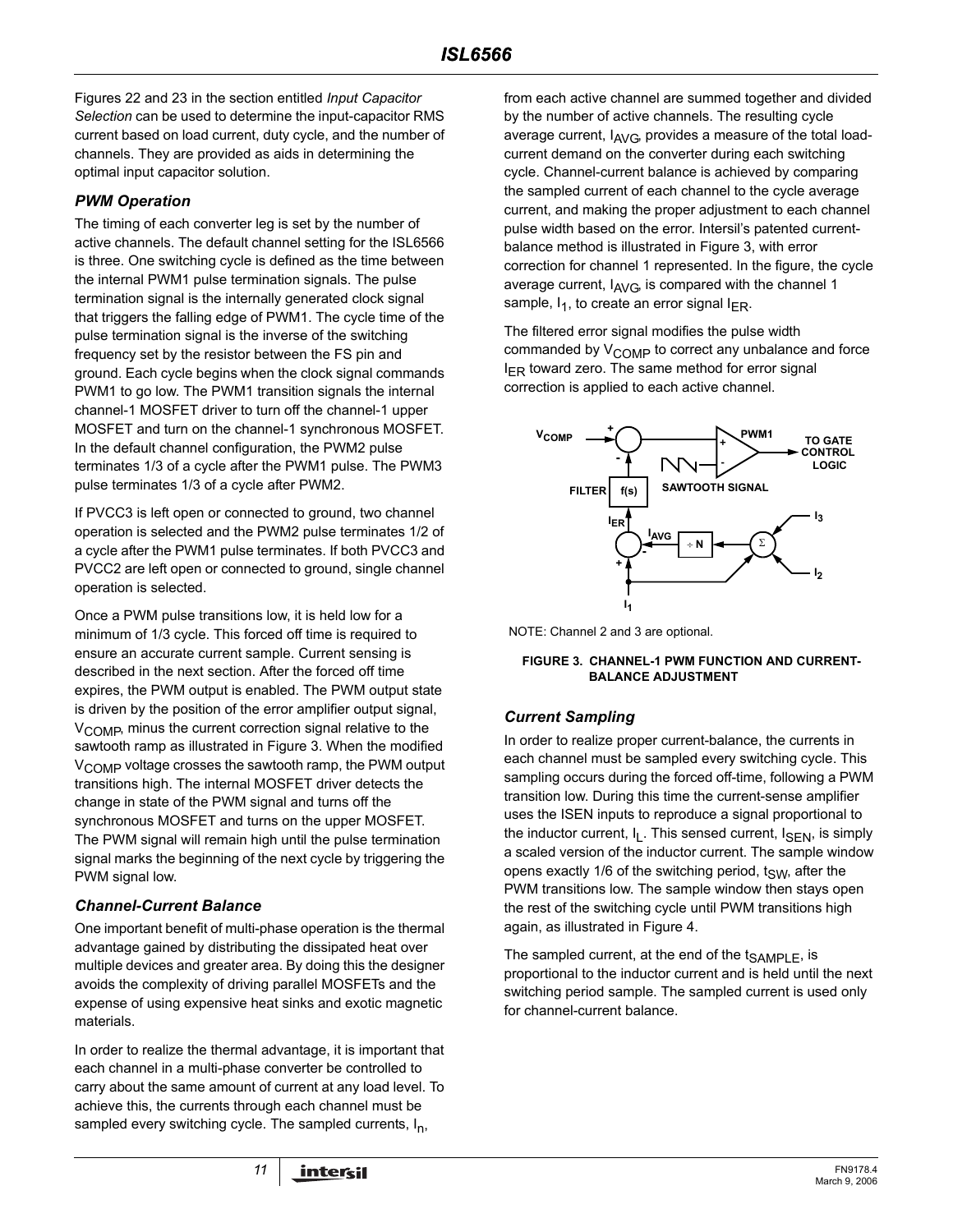

The ISL6566 supports MOSFET r<sub>DS(ON)</sub> current sensing to sample each channel's current for channel-current balance. The internal circuitry, shown in Figure 5 represents channel n of an N-channel converter. This circuitry is repeated for each channel in the converter, but may not be active depending on the status of the PVCC3 and PVCC2 pins, as described in the *PWM Operation* section.



#### **FIGURE 5. ISL6566 INTERNAL AND EXTERNAL CURRENT-SENSING CIRCUITRY FOR CURRENT BALANCE**

The ISL6566 senses the channel load current by sampling the voltage across the lower MOSFET r<sub>DS(ON)</sub>, as shown in Figure 5. A ground-referenced operational amplifier, internal to the ISL6566, is connected to the PHASE node through a resistor,  $R_{\text{ISEN}}$ . The voltage across  $R_{\text{ISEN}}$  is equivalent to the voltage drop across the  $r_{DS(ON)}$  of the lower MOSFET while it is conducting. The resulting current into the ISEN pin is proportional to the channel current,  $I_L$ . The ISEN current is sampled and held as described in the *Current Sampling* section. From Figure 5, the following equation for  $I_n$  is derived where  $I_L$  is the channel current.

$$
I_n = I_L \frac{I_{DS(ON)}}{R_{ISEN}}
$$
 (EQ. 3)

$$
(EQ. 3)
$$

### *Output Voltage Setting*

The ISL6566 uses a digital to analog converter (DAC) to generate a reference voltage based on the logic signals at the VID pins. The DAC decodes the 5 or 6-bit logic signals into one of the discrete voltages shown in Tables 2, 3, and 4. Each VID pin is pulled up to an internal 1.2V voltage by a weak current source (40µA current), which decreases to 0 as the voltage at the VID pin varies from 0 to the internal 1.2V pull-up voltage. External pull-up resistors or active-high output stages can augment the pull-up current sources, up to a voltage of 5V.

. The ISL6566 accommodates three different DAC ranges: Intel VRM9.0, AMD Hammer, or Intel VRM10.0. The state of the VRM10 and VID12.5 pins decide which DAC version is active. Refer to Table 1 for a description of how to select the desired DAC version.

**TABLE 1. ISL6566 DAC SELECT TABLE**

| <b>DAC VERSION</b> | <b>VRM10 PIN</b> | <b>VID12.5 PIN</b> |
|--------------------|------------------|--------------------|
| VRM10.0            | high             |                    |
| VRM9.0             | low              | high               |
| AMD HAMMER         | low              | low                |

**TABLE 2. AMD HAMMER VOLTAGE IDENTIFICATION CODES**

| VID4         | VID <sub>3</sub> | VID <sub>2</sub> | VID1         | VID <sub>0</sub> | <b>VDAC</b> |
|--------------|------------------|------------------|--------------|------------------|-------------|
| $\mathbf{1}$ | $\mathbf{1}$     | $\mathbf{1}$     | $\mathbf{1}$ | $\mathbf{1}$     | Off         |
| $\mathbf{1}$ | $\mathbf 1$      | $\mathbf{1}$     | $\mathbf 1$  | 0                | 0.800       |
| $\mathbf{1}$ | $\mathbf 1$      | $\mathbf{1}$     | 0            | $\mathbf 1$      | 0.825       |
| $\mathbf{1}$ | $\mathbf{1}$     | $\mathbf{1}$     | 0            | 0                | 0.850       |
| 1            | $\mathbf 1$      | 0                | $\mathbf 1$  | $\mathbf{1}$     | 0.875       |
| 1            | 1                | 0                | 1            | 0                | 0.900       |
| 1            | $\mathbf{1}$     | 0                | 0            | $\mathbf{1}$     | 0.925       |
| $\mathbf{1}$ | $\mathbf{1}$     | 0                | 0            | 0                | 0.950       |
| 1            | 0                | $\mathbf{1}$     | 1            | $\mathbf{1}$     | 0.975       |
| $\mathbf{1}$ | 0                | 1                | 1            | 0                | 1.000       |
| 1            | 0                | 1                | 0            | 1                | 1.025       |
| 1            | 0                | $\mathbf{1}$     | 0            | 0                | 1.050       |
| 1            | 0                | 0                | $\mathbf 1$  | $\mathbf{1}$     | 1.075       |
| $\mathbf{1}$ | 0                | 0                | 1            | 0                | 1.100       |
| 1            | 0                | 0                | 0            | 1                | 1.125       |
| $\mathbf 1$  | 0                | 0                | 0            | 0                | 1.150       |
| 0            | $\mathbf{1}$     | $\mathbf{1}$     | 1            | $\mathbf{1}$     | 1.175       |
| 0            | $\mathbf 1$      | $\mathbf{1}$     | 1            | 0                | 1.200       |
| 0            | 1                | $\mathbf{1}$     | 0            | $\mathbf{1}$     | 1.225       |
| $\mathbf 0$  | 1                | $\mathbf{1}$     | 0            | 0                | 1.250       |
| $\mathsf 0$  | $\mathbf 1$      | 0                | $\mathbf 1$  | $\mathbf{1}$     | 1.275       |
| $\pmb{0}$    | 1                | 0                | 1            | 0                | 1.300       |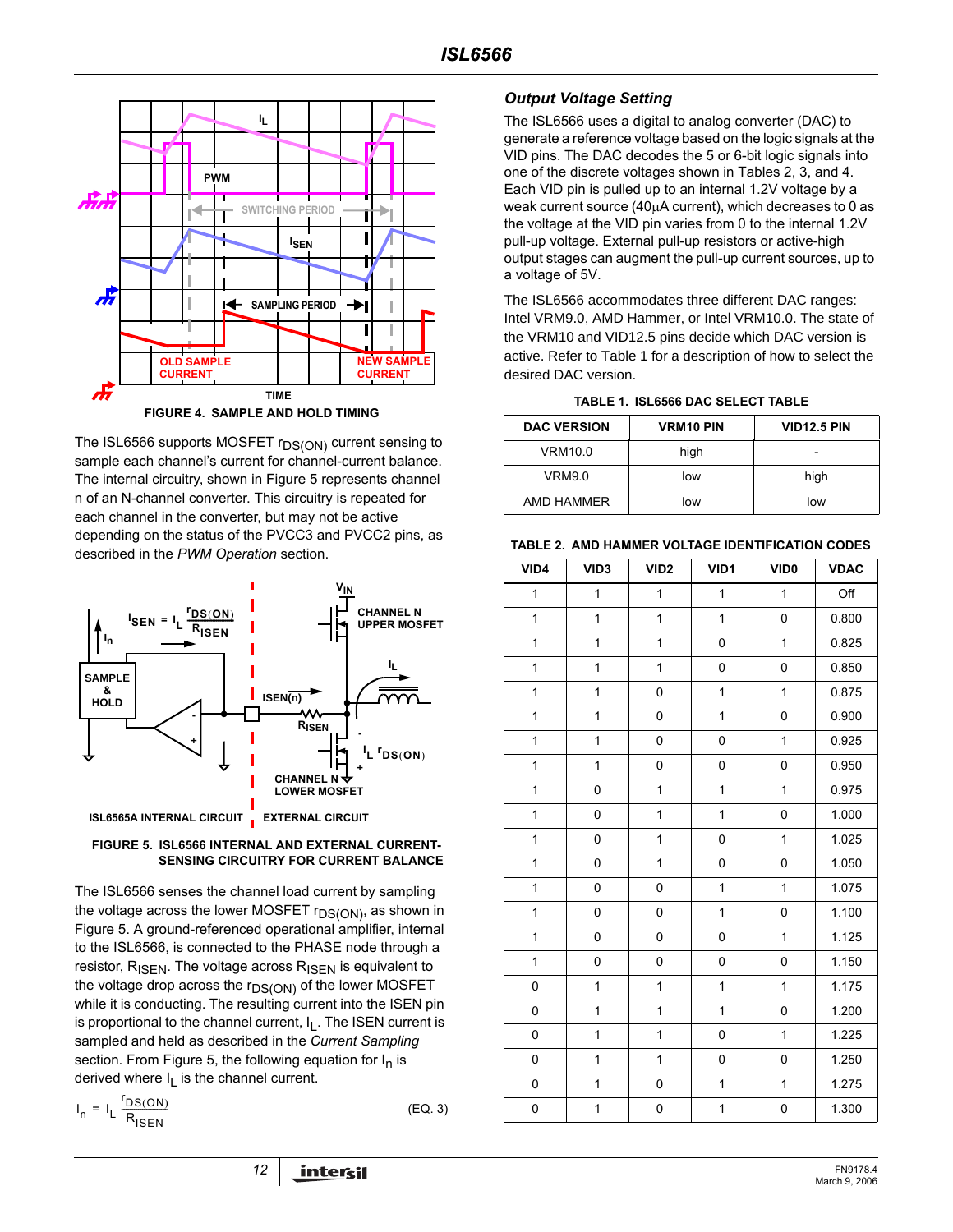# 0 1 0 0 1 1.325 0 1 0 0 0 1.350 0 0 1 1 1 1 1 1.375 0 0 1 1 1 0 1.400 0 0 1 0 1 1.425 0 0 1 0 0 1.450 0 0 0 1 1 1 1.475 0 0 0 1 0 1.500 0 0 0 0 1 1.525 0 0 0 0 0 1.550 **VID4 VID3 VID2 VID1 VID0 VDAC**

# **TABLE 2. AMD HAMMER VOLTAGE IDENTIFICATION CODES**

#### **TABLE 3. VRM9 VOLTAGE IDENTIFICATION CODES**

| VID4         | VID <sub>3</sub> | VID <sub>2</sub> | VID1         | VID <sub>0</sub> | <b>VDAC</b> |
|--------------|------------------|------------------|--------------|------------------|-------------|
| $\mathbf 1$  | $\mathbf 1$      | $\mathbf{1}$     | $\mathbf 1$  | $\mathbf 1$      | Off         |
| 1            | $\mathbf{1}$     | $\mathbf{1}$     | $\mathbf{1}$ | 0                | 1.100       |
| 1            | $\mathbf{1}$     | $\mathbf{1}$     | 0            | $\mathbf{1}$     | 1.125       |
| 1            | 1                | $\mathbf{1}$     | 0            | 0                | 1.150       |
| 1            | $\mathbf 1$      | 0                | $\mathbf{1}$ | $\mathbf{1}$     | 1.175       |
| 1            | $\mathbf{1}$     | 0                | $\mathbf{1}$ | 0                | 1.200       |
| 1            | $\mathbf{1}$     | 0                | 0            | $\mathbf{1}$     | 1.225       |
| 1            | $\mathbf 1$      | 0                | 0            | 0                | 1.250       |
| 1            | 0                | $\mathbf{1}$     | $\mathbf 1$  | $\mathbf 1$      | 1.275       |
| 1            | 0                | $\mathbf{1}$     | $\mathbf{1}$ | 0                | 1.300       |
| 1            | 0                | $\mathbf{1}$     | 0            | $\mathbf{1}$     | 1.325       |
| 1            | 0                | $\mathbf{1}$     | 0            | 0                | 1.350       |
| $\mathbf 1$  | 0                | 0                | $\mathbf{1}$ | $\mathbf 1$      | 1.375       |
| 1            | $\mathsf 0$      | 0                | $\mathbf{1}$ | $\mathsf 0$      | 1.400       |
| $\mathbf{1}$ | $\mathsf 0$      | 0                | 0            | $\mathbf 1$      | 1.425       |
| 1            | 0                | 0                | 0            | 0                | 1.450       |
| 0            | $\mathbf 1$      | $\mathbf{1}$     | $\mathbf{1}$ | $\mathbf 1$      | 1.475       |
| 0            | $\mathbf 1$      | $\mathbf{1}$     | $\mathbf{1}$ | 0                | 1.500       |
| 0            | $\mathbf{1}$     | $\mathbf{1}$     | 0            | $\mathbf{1}$     | 1.525       |
| 0            | 1                | $\mathbf{1}$     | 0            | 0                | 1.550       |
| 0            | $\mathbf 1$      | 0                | $\mathbf{1}$ | $\mathbf{1}$     | 1.575       |
| 0            | $\mathbf{1}$     | 0                | $\mathbf{1}$ | 0                | 1.600       |
| 0            | $\mathbf{1}$     | 0                | 0            | $\mathbf 1$      | 1.625       |
| 0            | 1                | 0                | 0            | 0                | 1.650       |
| 0            | 0                | $\mathbf{1}$     | $\mathbf{1}$ | $\mathbf{1}$     | 1.675       |
| 0            | 0                | $\mathbf{1}$     | $\mathbf{1}$ | 0                | 1.700       |
| $\mathsf 0$  | $\pmb{0}$        | $\mathbf{1}$     | 0            | $\mathbf 1$      | 1.725       |

#### **TABLE 3. VRM9 VOLTAGE IDENTIFICATION CODES (Continued)**

| VID4     | VID <sub>3</sub> | VID <sub>2</sub> | VID <sub>1</sub> | VID <sub>0</sub> | <b>VDAC</b> |
|----------|------------------|------------------|------------------|------------------|-------------|
| $\Omega$ | O                |                  | n                | n                | 1.750       |
| 0        | O                | n                |                  |                  | 1.775       |
| 0        | O                | ∩                |                  |                  | 1.800       |
| 0        | O                |                  |                  |                  | 1.825       |
| 0        | ŋ                |                  |                  |                  | 1.850       |

#### **TABLE 4. VRM10 VOLTAGE IDENTIFICATION CODES**

| VID4         | VID <sub>3</sub> | VID <sub>2</sub> | VID1         | VID <sub>0</sub> | <b>VID12.5</b> | <b>VDAC</b> |
|--------------|------------------|------------------|--------------|------------------|----------------|-------------|
| $\mathbf{1}$ | $\mathbf{1}$     | $\mathbf{1}$     | $\mathbf{1}$ | $\mathbf{1}$     | $\mathbf{1}$   | Off         |
| $\mathbf{1}$ | 1                | 1                | 1            | $\mathbf{1}$     | 0              | Off         |
| 0            | 1                | 0                | 1            | 0                | 0              | 0.8375      |
| 0            | 1                | 0                | 0            | $\mathbf{1}$     | $\mathbf{1}$   | 0.8500      |
| 0            | 1                | 0                | 0            | 1                | 0              | 0.8625      |
| 0            | 1                | 0                | 0            | 0                | $\mathbf{1}$   | 0.8750      |
| 0            | 1                | 0                | 0            | 0                | 0              | 0.8875      |
| 0            | 0                | 1                | 1            | 1                | $\mathbf{1}$   | 0.9000      |
| 0            | 0                | 1                | 1            | 1                | 0              | 0.9125      |
| 0            | 0                | 1                | 1            | 0                | $\mathbf{1}$   | 0.9250      |
| 0            | 0                | 1                | 1            | 0                | 0              | 0.9375      |
| 0            | 0                | 1                | 0            | $\mathbf{1}$     | $\mathbf{1}$   | 0.9500      |
| 0            | 0                | 1                | 0            | 1                | 0              | 0.9625      |
| 0            | 0                | 1                | 0            | $\mathsf 0$      | $\mathbf{1}$   | 0.9750      |
| 0            | 0                | 1                | 0            | 0                | 0              | 0.9875      |
| 0            | 0                | 0                | 1            | 1                | $\mathbf{1}$   | 1.0000      |
| 0            | 0                | 0                | 1            | 1                | 0              | 1.0125      |
| 0            | 0                | 0                | 1            | 0                | $\mathbf{1}$   | 1.0250      |
| 0            | 0                | 0                | 1            | 0                | 0              | 1.0375      |
| 0            | 0                | 0                | 0            | 1                | $\mathbf{1}$   | 1.0500      |
| 0            | 0                | 0                | 0            | $\mathbf{1}$     | 0              | 1.0625      |
| 0            | 0                | 0                | 0            | 0                | $\mathbf{1}$   | 1.0750      |
| 0            | 0                | 0                | 0            | 0                | 0              | 1.0875      |
| $\mathbf 1$  | 1                | 1                | 1            | 0                | $\mathbf{1}$   | 1.1000      |
| $\mathbf{1}$ | 1                | 1                | 1            | 0                | 0              | 1.1125      |
| $\mathbf{1}$ | 1                | 1                | 0            | 1                | 1              | 1.1250      |
| $\mathbf{1}$ | 1                | 1                | 0            | $\mathbf 1$      | 0              | 1.1375      |
| 1            | 1                | 1                | 0            | 0                | 1              | 1.1500      |
| 1            | 1                | 1                | 0            | 0                | 0              | 1.1625      |
| 1            | 1                | 0                | 1            | 1                | 1              | 1.1750      |
| 1            | 1                | 0                | 1            | 1                | 0              | 1.1875      |
| 1            | 1                | 0                | $\mathbf 1$  | 0                | 1              | 1.2000      |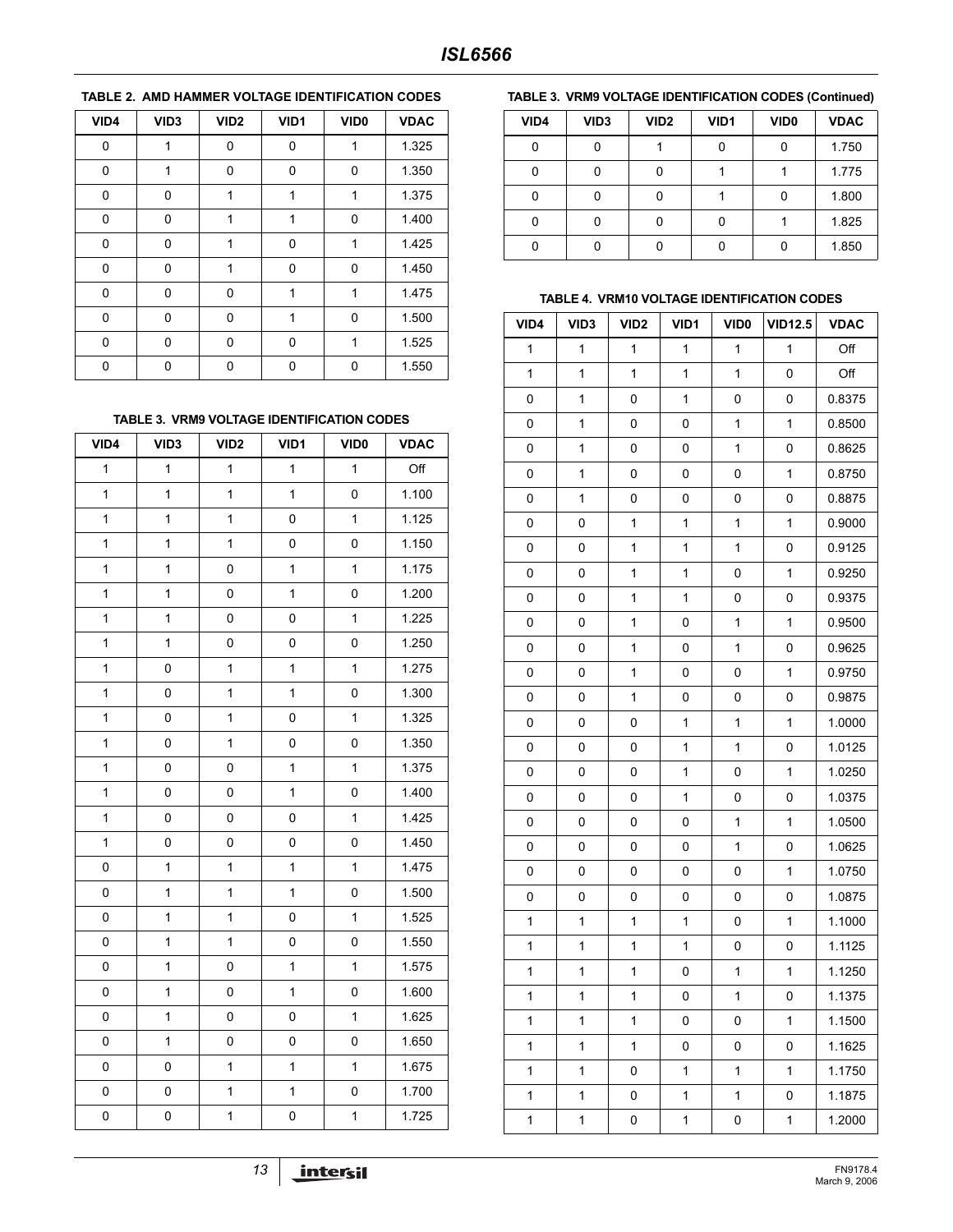| VID4        | VID <sub>3</sub> | VID <sub>2</sub> | VID1        | VID <sub>0</sub> | <b>VID12.5</b> | <b>VDAC</b> |
|-------------|------------------|------------------|-------------|------------------|----------------|-------------|
| 1           | 1                | 0                | 1           | 0                | 0              | 1.2125      |
| 1           | 1                | 0                | 0           | 1                | 1              | 1.2250      |
| 1           | $\mathbf 1$      | $\mathsf 0$      | 0           | 1                | 0              | 1.2375      |
| 1           | 1                | 0                | 0           | 0                | 1              | 1.2500      |
| 1           | 1                | 0                | 0           | 0                | 0              | 1.2625      |
| 1           | 0                | $\mathbf 1$      | $\mathbf 1$ | 1                | 1              | 1.2750      |
| 1           | 0                | 1                | 1           | 1                | 0              | 1.2875      |
| 1           | 0                | 1                | $\mathbf 1$ | 0                | 1              | 1.300       |
| 1           | 0                | $\mathbf 1$      | $\mathbf 1$ | 0                | 0              | 1.3125      |
| 1           | 0                | 1                | 0           | 1                | 1              | 1.3250      |
| 1           | 0                | 1                | 0           | 1                | 0              | 1.3375      |
| 1           | 0                | $\mathbf 1$      | 0           | 0                | 1              | 1.3500      |
| 1           | 0                | 1                | 0           | 0                | 0              | 1.3625      |
| 1           | 0                | 0                | $\mathbf 1$ | 1                | 1              | 1.3750      |
| 1           | 0                | $\mathsf 0$      | $\mathbf 1$ | 1                | 0              | 1.3875      |
| 1           | 0                | 0                | 1           | 0                | 1              | 1.4000      |
| 1           | 0                | 0                | $\mathbf 1$ | 0                | 0              | 1.4125      |
| 1           | 0                | $\mathsf 0$      | 0           | 1                | 1              | 1.4250      |
| 1           | 0                | 0                | 0           | 1                | 0              | 1.4375      |
| 1           | 0                | 0                | 0           | 0                | 1              | 1.4500      |
| $\mathbf 1$ | 0                | $\mathsf 0$      | 0           | 0                | 0              | 1.4625      |
| 0           | 1                | 1                | 1           | 1                | 1              | 1.4750      |
| 0           | 1                | 1                | 1           | $\mathbf 1$      | 0              | 1.4875      |
| 0           | $\mathbf 1$      | $\mathbf 1$      | $\mathbf 1$ | 0                | 1              | 1.5000      |
| 0           | 1                | 1                | 1           | 0                | 0              | 1.5125      |
| 0           | 1                | 1                | 0           | 1                | 1              | 1.5250      |
| 0           | $\mathbf{1}$     | 1                | 0           | $\mathbf 1$      | 0              | 1.5375      |
| 0           | 1                | 1                | 0           | 0                | 1              | 1.5500      |
| 0           | 1                | 1                | 0           | 0                | 0              | 1.5625      |
| 0           | 1                | 0                | 1           | 1                | 1              | 1.5750      |
| 0           | 1                | 0                | 1           | 1                | 0              | 1.5875      |
| 0           | 1                | 0                | 1           | 0                | 1              | 1.6000      |

**TABLE 4. VRM10 VOLTAGE IDENTIFICATION CODES (Continued)**

# *Voltage Regulation*

In order to regulate the output voltage to a specified level, the ISL6566 uses the integrating compensation network shown in Figure 6. This compensation network insures that the steady-state error in the output voltage is limited only to the error in the reference voltage (output of the DAC) and offset errors in the OFS current source, remote-sense and error amplifiers. Intersil specifies the guaranteed tolerance of the ISL6566 to include the combined tolerances of each of these elements.



#### **FIGURE 6. OUTPUT VOLTAGE AND LOAD-LINE REGULATION WITH OFFSET ADJUSTMENT**

The ISL6566 incorporates an internal differential remotesense amplifier in the feedback path. The amplifier removes the voltage error encountered when measuring the output voltage relative to the controller ground reference point, resulting in a more accurate means of sensing output voltage. Connect the microprocessor sense pins to the noninverting input, VSEN, and inverting input, RGND, of the remote-sense amplifier. The droop voltage,  $V_{DROOB}$ , also feeds into the remote-sense amplifier. The remote-sense output,  $V_{\text{DIFF}}$ , is therefore equal to the sum of the output voltage,  $V_{\text{OUT}}$ , and the droop voltage.  $V_{\text{DIFF}}$  is connected to the inverting input of the error amplifier through an external resistor.

The output of the error amplifier,  $V_{\text{COMP}}$ , is compared to the sawtooth waveform to generate the PWM signals. The PWM signals control the timing of the Internal MOSFET drivers and regulate the converter output so that the voltage at FB is equal to the voltage at REF. This will regulate the output voltage to be equal to Equation 4. The internal and external circuitry that controls voltage regulation is illustrated in Figure 6.

 $V_{\text{OUT}} = V_{\text{RFE}} - V_{\text{OFS}} - V_{\text{DROOP}}$  (EQ. 4)

# *Load-Line (Droop) Regulation*

Some microprocessor manufacturers require a preciselycontrolled output impedance. This dependence of output voltage on load current is often termed "droop" or "load line" regulation.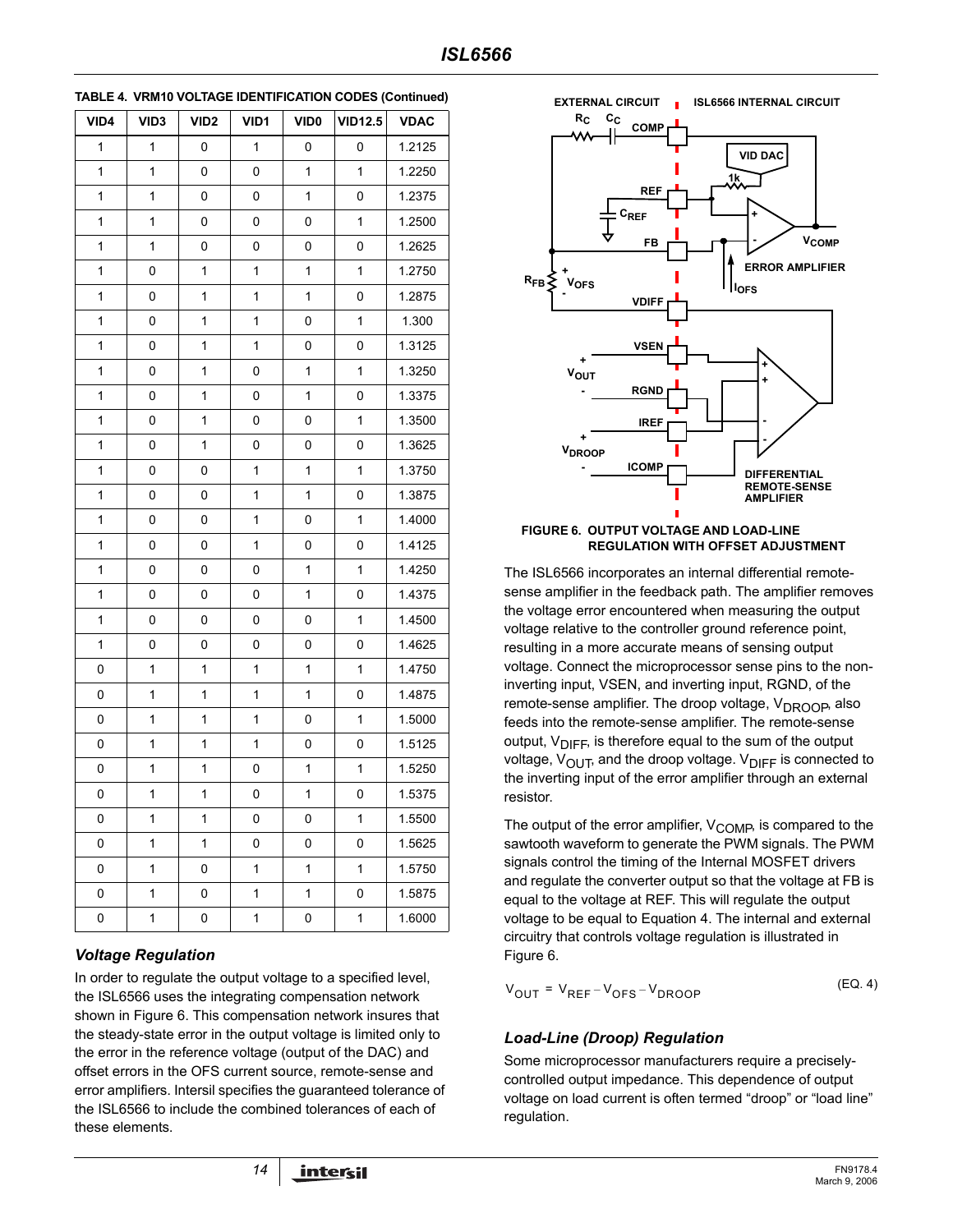As shown in Figure 6, a voltage,  $V_{\text{DROOP}}$ , proportional to the total current in all active channels,  $I_{\text{OUT}}$ , feeds into the differential remote-sense amplifier. The resulting voltage at the output of the remote-sense amplifier is the sum of the output voltage and the droop voltage. As Equation 4 shows, feeding this voltage into the compensation network causes the regulator to adjust the output voltage so that it's equal to the reference voltage minus the droop voltage.

The droop voltage,  $V_{DROOP}$ , is created by sensing the current through the output inductors. This is accomplished by using a continuous DCR current sensing method.

Inductor windings have a characteristic distributed resistance or DCR (Direct Current Resistance). For simplicity, the inductor DCR is considered as a separate lumped quantity, as shown in Figure 7. The channel current,  $I<sub>l</sub>$ , flowing through the inductor, passes through the DCR. Equation 5 shows the s-domain equivalent voltage,  $V_1$ , across the inductor.

$$
V_{L}(s) = I_{L} \cdot (s \cdot L + DCR) \tag{Eq. 5}
$$

The inductor DCR is important because the voltage dropped across it is proportional to the channel current. By using a simple R-C network and a current sense amplifier, as shown in Figure 7, the voltage drop across all of the inductors DCRs can be extracted. The output of the current sense amplifier,  $V_{\text{DROOP}}$ , can be shown to be proportional to the channel currents  $I_{L1}$ ,  $I_{L2}$ , and  $I_{L3}$ , shown in Equation 6.

$$
V_{DROOP}(s) = \frac{\left(\frac{s \cdot L}{DCR} + 1\right)}{(s \cdot R_{COMP} \cdot C_{COMP} + 1)} \cdot \frac{R_{COMP}}{R_S} \cdot (I_{L1} + I_{L2} + I_{L3}) \cdot DCR
$$
 (EQ. 6)

If the R-C network components are selected such that the R-C time constant matches the inductor L/DCR time constant, then  $V_{DROOP}$  is equal to the sum of the voltage drops across the individual DCRs, multiplied by a gain. As Equation 7 shows,  $V_{DROOP}$  is therefore proportional to the total output current,  $I_{\text{OUT}}$ .

$$
V_{DROOP} = \frac{R_{COMP}}{R_S} \cdot I_{OUT} \cdot DCR
$$
 (EQ. 7)



By simply adjusting the value of  $R<sub>S</sub>$ , the load line can be set to any level, giving the converter the right amount of droop at all load currents. It may also be necessary to compensate for any changes in DCR due to temperature. These changes cause the load line to be skewed, and cause the R-C time constant to not match the L/DCR time constant. If this becomes a problem a simple negative temperature coefficient resistor network can be used in the place of  $R_{\text{COMP}}$  to compensate for the rise in DCR due to temperature.

**Note:** An optional 10nF ceramic capacitor from the ISUM pin to the IREF pin is recommended to help reduce any noise affects on the current sense amplifier due to layout.

### *Output-Voltage Offset Programming*

The ISL6566 allows the designer to accurately adjust the offset voltage by connecting a resistor,  $R<sub>OFS</sub>$ , from the OFS pin to VCC or GND. When  $R<sub>OFS</sub>$  is connected between OFS and VCC, the voltage across it is regulated to 1.5V. This causes a proportional current  $(I_{\text{OFS}})$  to flow into the OFS pin and out of the FB pin. If  $R<sub>OFS</sub>$  is connected to ground, the voltage across it is regulated to 0.5V, and  $I_{\text{OFS}}$  flows into the FB pin and out of the OFS pin. The offset current flowing through the resistor between VDIFF and FB will generate the desired offset voltage which is equal to the product ( $I_{OFS}$  x  $R_{FB}$ ). These functions are shown in Figures 8 and 9.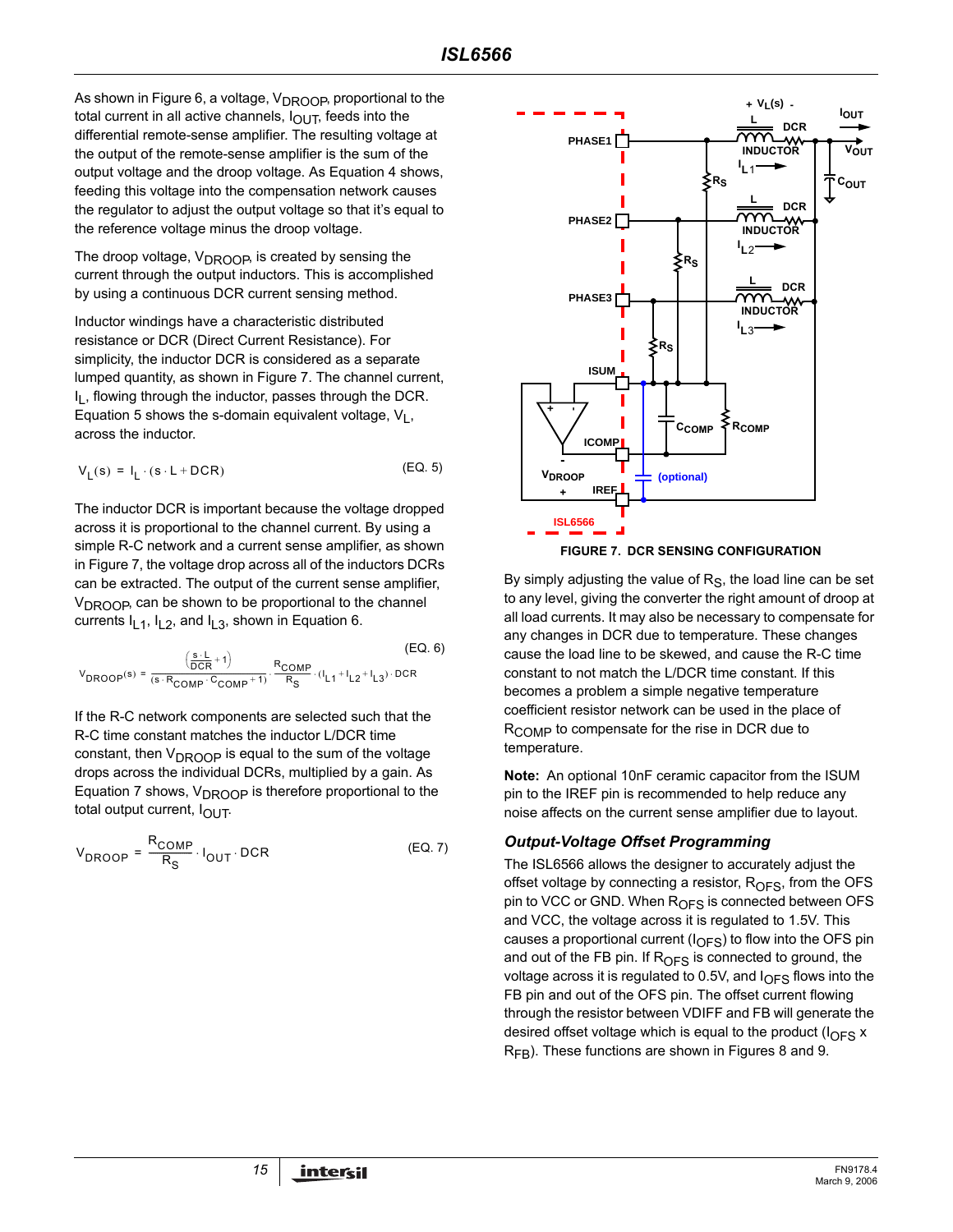







Once the desired output offset voltage has been determined, use the following formulas to set  $R_{\text{OFS}}$ :

For Positive Offset (connect  $R_{\text{OFS}}$  to GND):

$$
R_{OFS} = \frac{0.5 \times R_{FB}}{V_{OFFSET}}
$$
 (EQ. 8)

For Negative Offset (connect  $R<sub>OFS</sub>$  to VCC):

$$
R_{\text{OFS}} = \frac{1.5 \times R_{\text{FB}}}{V_{\text{OFFSET}}}
$$
 (EQ. 9)

### *Dynamic VID*

Modern microprocessors need to make changes to their core voltage as part of normal operation. They direct the corevoltage regulator to do this by making changes to the VID inputs. The core-voltage regulator is required to monitor the DAC inputs and respond to on-the-fly VID changes in a controlled manner, supervising a safe output voltage transition without discontinuity or disruption.

The DAC mode the ISL6566 is operating in determines how the controller responds to a dynamic VID change. When in VRM10 mode the ISL6566 checks the VID inputs six times every switching cycle. If a new code is established and it stays the same for 3 consecutive readings, the ISL6566 recognizes the change and increments the reference. Specific to VRM10, the processor controls the VID transitions and is responsible for incrementing or decrementing one VID step at a time. In VRM10 setting, the ISL6566 will immediately change the reference to the new requested value as soon as the request is validated; in cases where the reference step is too large, the sudden change can trigger overcurrent or overvoltage events.

In order to ensure the smooth transition of output voltage during a VRM10 VID change, a VID step change smoothing network is required for an ISL6566 based voltage regulator. This network is composed of a 1k $\Omega$  internal resistor between the output of DAC and the capacitor C<sub>REF</sub>, between the REF pin and ground. The selection of  $C_{REF}$  is based on the time duration for 1 bit VID change and the allowable delay time.

Assuming the microprocessor controls the VID change at 1 bit every  $T_{\text{VID}}$ , the relationship between  $C_{\text{RFF}}$  and  $T_{\text{VID}}$  is given by Equation 10.

$$
C_{REF} = 0.004 \times T_{VID} \tag{Eq. 10}
$$

As an example, for a VID step change rate of 5µs per bit, the value of  $C_{RFF}$  is 22nF based on Equation 10.

When running in VRM9 or AMD Hammer operation, the ISL6566 responds slightly different to a dynamic VID change than when in VRM10 mode. In these modes the VID code can be changed by more than a 1-bit step at a time. Once the controller receives the new VID code it waits half of a phase cycle and then begins slewing the DAC 12.5mV every phase cycle, until the VID and DAC are equal. Thus, the total time required for a VID change,  $t<sub>DVID</sub>$ , is dependent on the switching frequency (f<sub>S</sub>), the size of the change ( $\Delta V_{VID}$ ), and the time required to register the VID change. The one-cycle addition in the  $t_{D}$ <sub>ID</sub> equation is due to the possibility that the VID code change may occur up to one full switching cycle before being recognized. The approximate time required for a ISL6566 based converter in AMD Hammer configuration running at  $f_S =$ 335kHz to make a 1.1V to 1.5V reference voltage change is about 100µs, as calculated using the following equation.

$$
t_{DVID} = \frac{1}{f_S} \left( \frac{\Delta V_{VID}}{0.0125} + 1.5 \right)
$$
 (EQ. 11)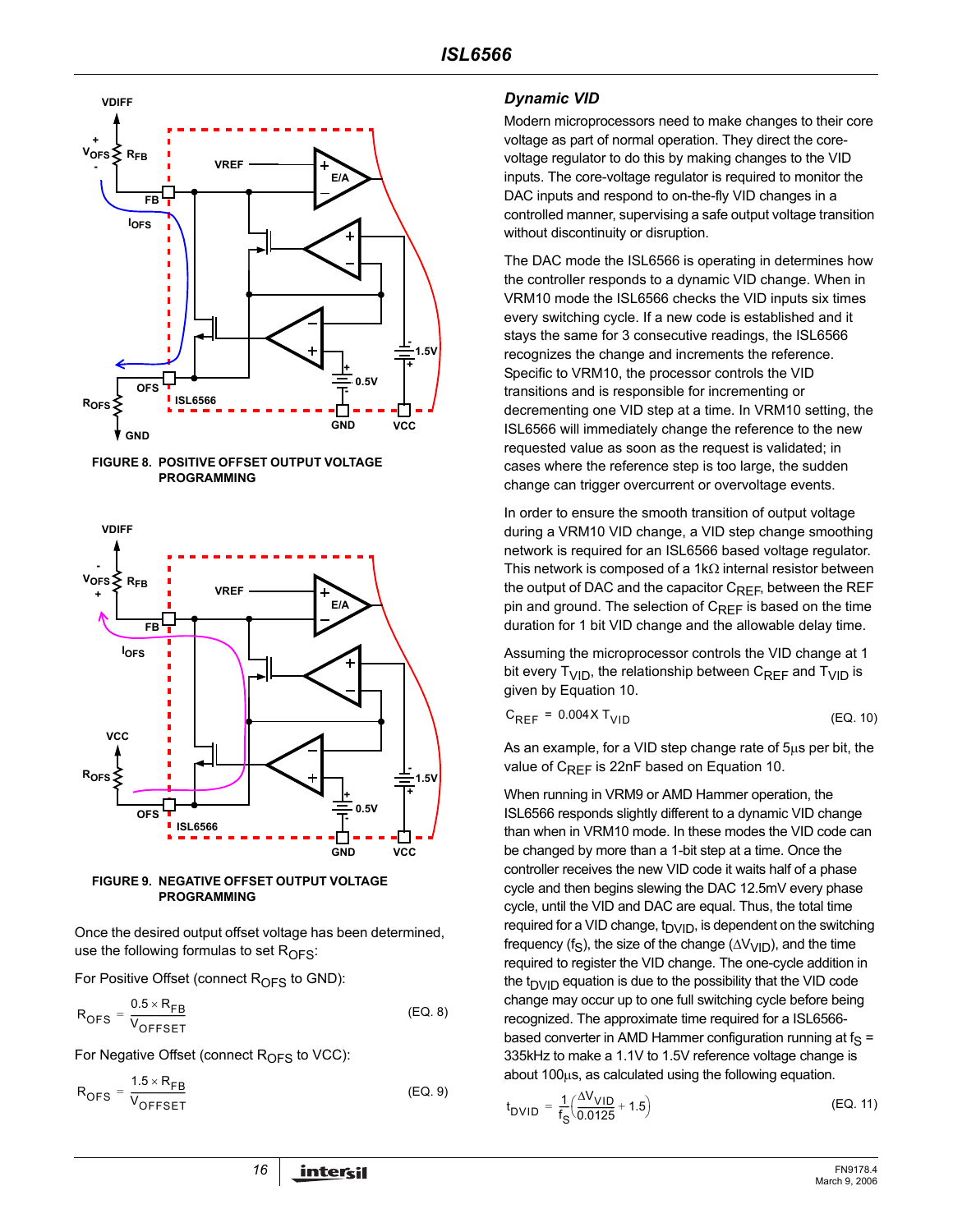### *Advanced Adaptive Zero Shoot-Through Deadtime Control (Patent Pending)*

The integrated drivers incorporate a unique adaptive deadtime control technique to minimize deadtime, resulting in high efficiency from the reduced freewheeling time of the lower MOSFET body-diode conduction, and to prevent the upper and lower MOSFETs from conducting simultaneously. This is accomplished by ensuring either rising gate turns on its MOSFET with minimum and sufficient delay after the other has turned off.

During turn-off of the lower MOSFET, the PHASE voltage is monitored until it reaches a -0.3V/+0.8V trip point for a forward/reverse current, at which time the UGATE is released to rise. An auto-zero comparator is used to correct the  $r_{DS(ON)}$ drop in the phase voltage preventing false detection of the -0.3V phase level during  $r_{DS(ON)}$  conduction period. In the case of zero current, the UGATE is released after 35ns delay of the LGATE dropping below 0.5V. During the phase detection, the disturbance of LGATE falling transition on the PHASE node is blanked out to prevent falsely tripping. Once the PHASE is high, the advanced adaptive shoot-through circuitry monitors the PHASE and UGATE voltages during a PWM falling edge and the subsequent UGATE turn-off. If either the UGATE falls to less than 1.75V above the PHASE or the PHASE falls to less than +0.8V, the LGATE is released to turn on.

### *Internal Bootstrap Device*

All three integrated drivers feature an internal bootstrap schottky diode. Simply adding an external capacitor across the BOOT and PHASE pins completes the bootstrap circuit. The bootstrap function is also designed to prevent the bootstrap capacitor from overcharging due to the large negative swing at the PHASE node. This reduces voltage stress on the boot to phase pins.

The bootstrap capacitor must have a maximum voltage rating above PVCC + 5V and its capacitance value can be chosen from the following equation:

$$
C_{\text{BOOT\_CAP}} \ge \frac{Q_{\text{GATE}}}{\Delta V_{\text{BOOT\_CAP}}}
$$
 (EQ. 12)

$$
\mathsf{Q}_{\mathsf{GATE}}{=}\frac{\mathsf{Q}_{\mathsf{G1}}{\bullet}\mathsf{PVCC}}{\mathsf{V}_{\mathsf{GS1}}}\bullet\mathsf{N}_{\mathsf{Q1}}
$$

where  $Q_{G1}$  is the amount of gate charge per upper MOSFET at  $V_{GS1}$  gate-source voltage and  $N_{Q1}$  is the number of control MOSFETs. The  $\Delta V_{\text{BNOT}}$  CAP term is defined as the allowable droop in the rail of the upper gate drive.



**VOLTAGE**

# *Gate Drive Voltage Versatility*

The ISL6566 provides the user flexibility in choosing the gate drive voltage for efficiency optimization. The controller ties the upper and lower drive rails together. Simply applying a voltage from 5V up to 12V on PVCC sets both gate drive rail voltages simultaneously.

# *Initialization*

Prior to initialization, proper conditions must exist on the ENLL, VCC, PVCC and the VID pins. When the conditions are met, the controller begins soft-start. Once the output voltage is within the proper window of operation, the controller asserts PGOOD.

### *Enable and Disable*

While in shutdown mode, the PWM outputs are held in a high-impedance state. This forces the drivers to short gateto-source of the upper and lower MOSFET's to assure the MOSFETs remain off. The following input conditions must be met before the ISL6566 is released from this shutdown mode.

1. The bias voltage applied at VCC must reach the internal power-on reset (POR) rising threshold. Once this threshold is reached, proper operation of all aspects of the ISL6566 is guaranteed. Hysteresis between the rising and falling thresholds assure that once enabled, the ISL6566 will not inadvertently turn off unless the bias voltage drops substantially (see *Electrical Specifications*).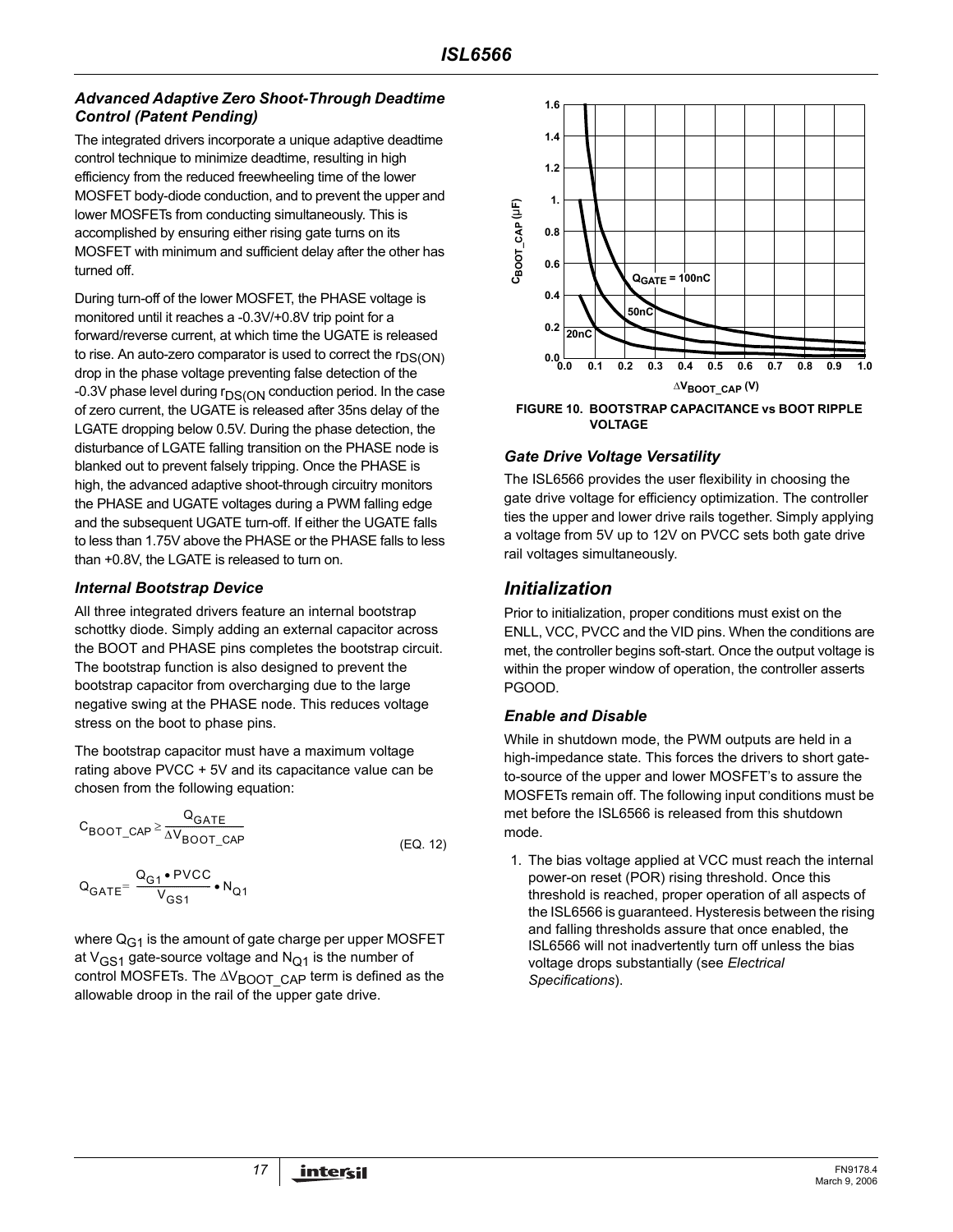

#### **FIGURE 11. POWER SEQUENCING USING THRESHOLD-SENSITIVE ENABLE (ENLL) FUNCTION**

- 2. The voltage on ENLL must be above 0.66V. The ENLL input allows for power sequencing between the controller bias voltage and another voltage rail. The enable comparator holds the ISL6566 in shutdown until the voltage at ENLL rises above 0.66V. The enable comparator has 60mV of hysteresis to prevent bounce.
- 3. The driver bias voltage applied at the PVCC pins must reach the internal power-on reset (POR) rising threshold. In order for the ISL6566 to begin operation, PVCC1 is the only pin that is required to have a voltage applied that exceeds POR. However, for 2 or 3-phase operation PVCC2 and PVCC3 must also exceed the POR threshold. Hysteresis between the rising and falling thresholds assure that once enabled, the ISL6566 will not inadvertently turn off unless the PVCC bias voltage drops substantially (see *Electrical Specifications*).
- 4. The VID code must not be 111111 or 111110 in VRM10 mode or 11111 in AMD Hammer or VRM9 modes. These codes signal the controller that no load is present. The controller will enter shut-down mode after receiving either of these codes and will execute soft-start upon receiving any other code. These codes can be used to enable or disable the controller but it is not recommended. After receiving one of these codes, the controller executes a 2-cycle delay before changing the overvoltage trip level to the shut-down level and disabling PWM. Overvoltage shutdown cannot be reset using one of these codes.

When each of these conditions is true, the controller immediately begins the soft-start sequence.

### **SOFT-START**

The soft-start function allows the converter to bring up the output voltage in a controlled fashion, resulting in a linear ramp-up. Following a delay of 16 PHASE clock cycles between enabling the chip and the start of the ramp, the output voltage progresses at a fixed rate of 12.5mV per each 16 PHASE clock cycles.

Thus, the soft-start period (not including the 16 PHASE clock cycle delay) up to a given voltage,  $V_{\text{DAC}}$ , can be approximated by the following equation

$$
T_{SS} = \frac{V_{DAC} \cdot 1280}{f_S} \tag{EQ.13}
$$

where  $V_{\text{DAC}}$  is the DAC-set VID voltage, and  $f_S$  is the switching frequency.

The ISL6566 also has the ability to start up into a precharged output, without causing any unnecessary disturbance. The FB pin is monitored during soft-start, and should it be higher than the equivalent internal ramping reference voltage, the output drives hold both MOSFETs off. Once the internal ramping reference exceeds the FB pin potential, the output drives are enabled, allowing the output to ramp from the pre-charged level to the final level dictated by the DAC setting. Should the output be pre-charged to a level exceeding the DAC setting, the output drives are enabled at the end of the soft-start period, leading to an abrupt correction in the output voltage down to the DAC-set level.



**FIGURE 12. SOFT-START WAVEFORMS FOR ISL6566-BASED MULTI-PHASE CONVERTER**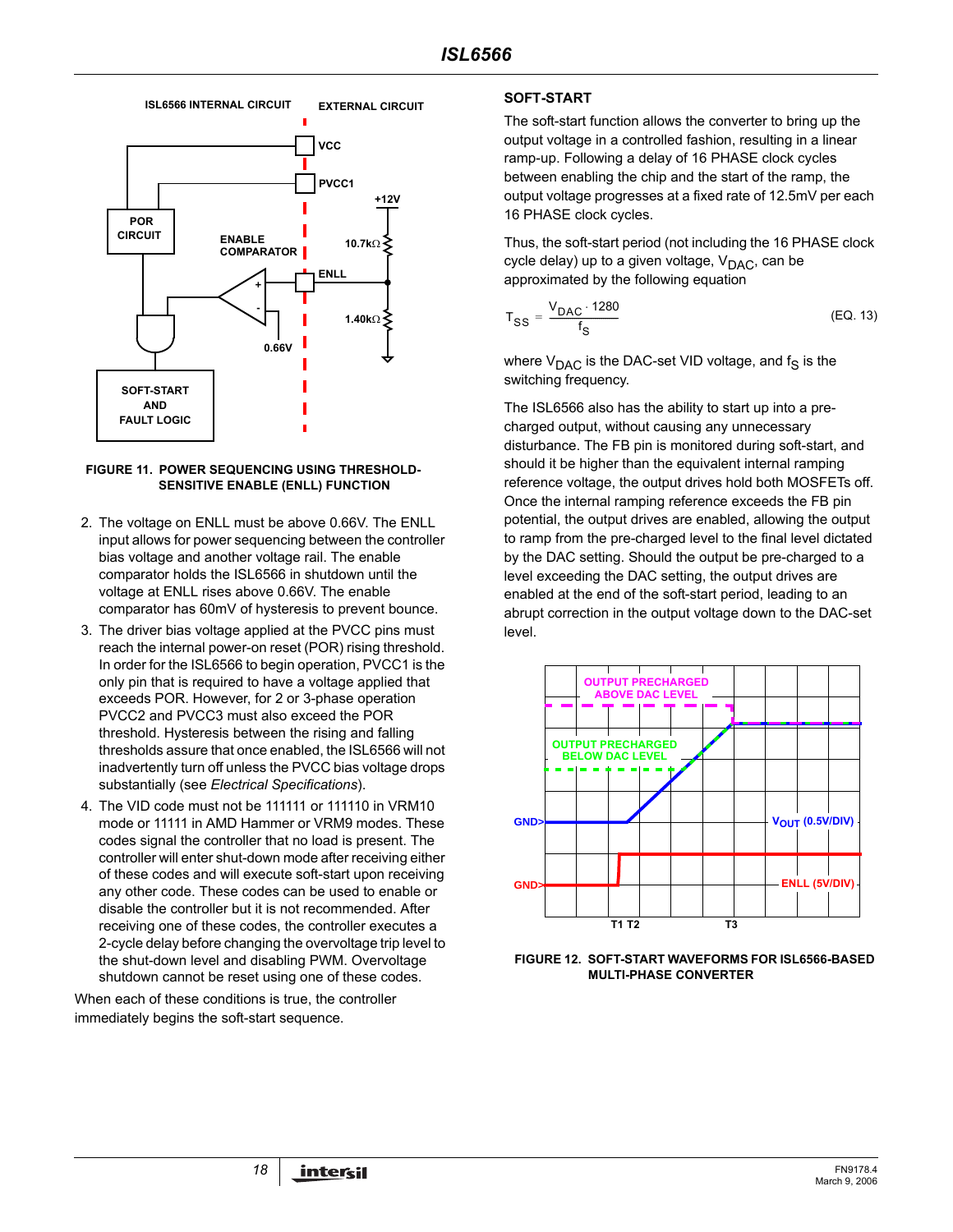# *Fault Monitoring and Protection*

The ISL6566 actively monitors output voltage and current to detect fault conditions. Fault monitors trigger protective measures to prevent damage to a microprocessor load. One common power good indicator is provided for linking to external system monitors. The schematic in Figure [13](#page-18-0) outlines the interaction between the fault monitors and the power good signal.



<span id="page-18-0"></span>**FIGURE 13. POWER GOOD AND PROTECTION CIRCUITRY**

# *Power Good Signal*

The power good pin (PGOOD) is an open-drain logic output that transitions high when the converter is operating after soft-start. PGOOD pulls low during shutdown and releases high after a successful soft-start. PGOOD transitions low when an undervoltage, overvoltage, or overcurrent condition is detected or when the controller is disabled by a reset from ENLL, POR, or one of the no-CPU VID codes. If after an undervoltage or overvoltage event occurs the output returns to within under and overvoltage limits, PGOOD will return high.

# *Undervoltage Detection*

The undervoltage threshold is set at 82% of the VID code. When the output voltage (VSEN-RGND) is below the undervoltage threshold, PGOOD gets pulled low. No other action is taken by the controller. PGOOD will return high if the output voltage rises above 85% of the VID code.

### *Overvoltage Protection*

The ISL6566 constantly monitors the difference between the VSEN and RGND voltages to detect if an overvoltage event occurs. During soft-start, while the DAC is ramping up, the overvoltage trip level is the higher of DAC plus 150mV or a fixed voltage,  $V_{\text{OVP}}$ . The fixed voltage,  $V_{\text{OVP}}$  is 1.67V when running in AMD Hammer, or VRM10 modes, and 1.97V for VRM9 mode. Upon successful soft-start, the overvoltage trip level is only DAC plus 150mV. OVP releases 50mV below its trip point if it was "DAC plus 150mV" that tripped it, and releases 100mV below its trip point if it was the fixed voltage,  $V_{\text{OVP}}$ , that tripped it. Actions are taken by the ISL6566 to protect the microprocessor load when an overvoltage condition occurs, until the output voltage falls back within set limits.

At the inception of an overvoltage event, all LGATE signals are commanded high, and the PGOOD signal is driven low. This causes the controller to turn on the lower MOSFETs and pull the output voltage below a level that might cause damage to the load. The LGATE outputs remain high until VDIFF falls to within the overvoltage limits explained above. The ISL6566 will continue to protect the load in this fashion as long as the overvoltage condition recurs.

Once an overvoltage condition ends the ISL6566 continues normal operation and PGOOD returns high.

# *Pre-POR Overvoltage Protection*

Prior to PVCC and VCC exceeding their POR levels, the ISL6566 is designed to protect the load from any overvoltage events that may occur. This is accomplished by means of an internal 10kΩ resistor tied from PHASE to LGATE, which turns on the lower MOSFET to control the output voltage until the overvoltage event ceases or the input power supply cuts off. For complete protection, the low side MOSFET should have a gate threshold well below the maximum voltage rating of the load/microprocessor.

In the event that during normal operation the PVCC or VCC voltage falls back below the POR threshold, the pre-POR overvoltage protection circuitry reactivates to protect from any more pre-POR overvoltage events.

# *Open Sense Line Protection*

In the case that either of the remote sense lines, VSEN or GND, become open, the ISL6566 is designed to detect this and shut down the controller. This event is detected by monitoring the voltage on the IREF pin, which is a local version of  $V_{\text{OUT}}$  sensed at the outputs of the inductors.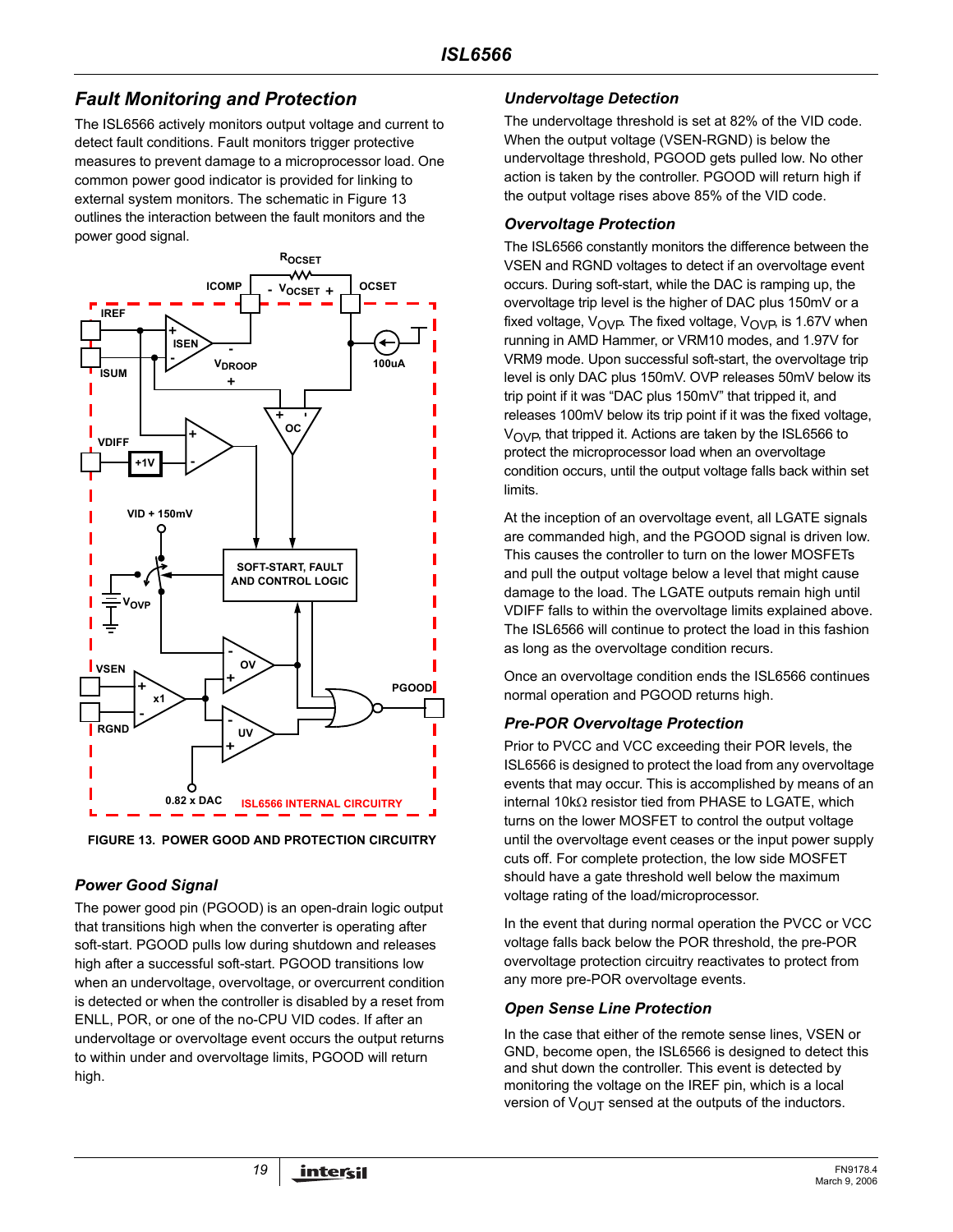If VSEN or RGND become opened, VDIFF falls, causing the duty cycle to increase and the output voltage on IREF to increase. If the voltage on IREF exceeds "VDIFF+1V", the controller will shut down. Once the voltage on IREF falls below "VDIFF+1V", the ISL6566 will restart at the beginning of soft-start.

### *Overcurrent Protection*

The ISL6566 detects overcurrent events by comparing the droop voltage, V<sub>DROOP</sub>, to the OCSET voltage, V<sub>OCSET</sub>, as shown in Figure 13. The droop voltage, set by the external current sensing circuitry, is proportional to the output current as shown in Equation 7. A constant 100µA flows through ROCSET, creating the OCSET voltage. When the droop voltage exceeds the OCSET voltage, the overcurrent protection circuitry activates. Since the droop voltage is proportional to the output current, the overcurrent trip level,  $I_{MAX}$ , can be set by selecting the proper value for  $R_{OCSET}$ , as shown in Equation 14.

$$
R_{OCSET} = \frac{I_{MAX} \cdot R_{COMP} \cdot DCR}{100 \mu \cdot R_S}
$$
 (EQ. 14)

Once the output current exceeds the overcurrent trip level,  $V_{\text{DROOP}}$  will exceed  $V_{\text{OCSFT}}$ , and a comparator will trigger the converter to begin overcurrent protection procedures. At the beginning of overcurrent shutdown, the controller turns off both upper and lower MOSFETs. The system remains in this state for a period of 4096 switching cycles. If the controller is still enabled at the end of this wait period, it will attempt a soft-start (as shown in Figure 14). If the fault remains, the trip-retry cycles will continue indefinitely until either the controller is disabled or the fault is cleared. Note that the energy delivered during tripretry cycling is much less than during full-load operation, so there is no thermal hazard.



**FIGURE 14. OVERCURRENT BEHAVIOR IN HICCUP MODE FSW = 500kHz**

# *General Design Guide*

This design guide is intended to provide a high-level explanation of the steps necessary to create a multi-phase power converter. It is assumed that the reader is familiar with many of the basic skills and techniques referenced below. In addition to this guide, Intersil provides complete reference designs that include schematics, bills of materials, and example board layouts for all common microprocessor applications.

### *Power Stages*

The first step in designing a multi-phase converter is to determine the number of phases. This determination depends heavily on the cost analysis which in turn depends on system constraints that differ from one design to the next. Principally, the designer will be concerned with whether components can be mounted on both sides of the circuit board, whether through-hole components are permitted, the total board space available for power-supply circuitry, and the maximum amount of load current. Generally speaking, the most economical solutions are those in which each phase handles between 25 and 30A. All surface-mount designs will tend toward the lower end of this current range. If through-hole MOSFETs and inductors can be used, higher per-phase currents are possible. In cases where board space is the limiting constraint, current can be pushed as high as 40A per phase, but these designs require heat sinks and forced air to cool the MOSFETs, inductors and heatdissipating surfaces.

### <span id="page-19-0"></span>**MOSFETS**

The choice of MOSFETs depends on the current each MOSFET will be required to conduct, the switching frequency, the capability of the MOSFETs to dissipate heat, and the availability and nature of heat sinking and air flow.

### **LOWER MOSFET POWER CALCULATION**

The calculation for power loss in the lower MOSFET is simple, since virtually all of the loss in the lower MOSFET is due to current conducted through the channel resistance  $(r_{DS(ON)})$ . In Equation 15,  $I_M$  is the maximum continuous output current, I<sub>PP</sub> is the peak-to-peak inductor current (see Equation [1\)](#page-9-0), and d is the duty cycle  $(V_{\text{OUT}}/V_{\text{IN}})$ .

$$
P_{LOW, 1} = r_{DS(ON)} \left[ \left( \frac{I_M}{N} \right)^2 (1 - d) + \frac{I_L \frac{2}{P} p (1 - d)}{12} \right]
$$
 (EQ. 15)

An additional term can be added to the lower-MOSFET loss equation to account for additional loss accrued during the dead time when inductor current is flowing through the lower-MOSFET body diode. This term is dependent on the diode forward voltage at  $I_M$ ,  $V_{D(ON)}$ , the switching frequency, f<sub>S</sub>, and the length of dead times,  $t_{d1}$  and  $t_{d2}$ , at the beginning and the end of the lower-MOSFET conduction interval respectively.

$$
P_{LOW, 2} = V_{D(ON)} f_S \left[ \left( \frac{l_M}{N} + \frac{l_{PP}}{2} \right) t_{d1} + \left( \frac{l_M}{N} - \frac{l_{PP}}{2} \right) t_{d2} \right] (EQ. 16)
$$

The total maximum power dissipated in each lower MOSFET is approximated by the summation of P<sub>LOW 1</sub> and P<sub>LOW 2</sub>.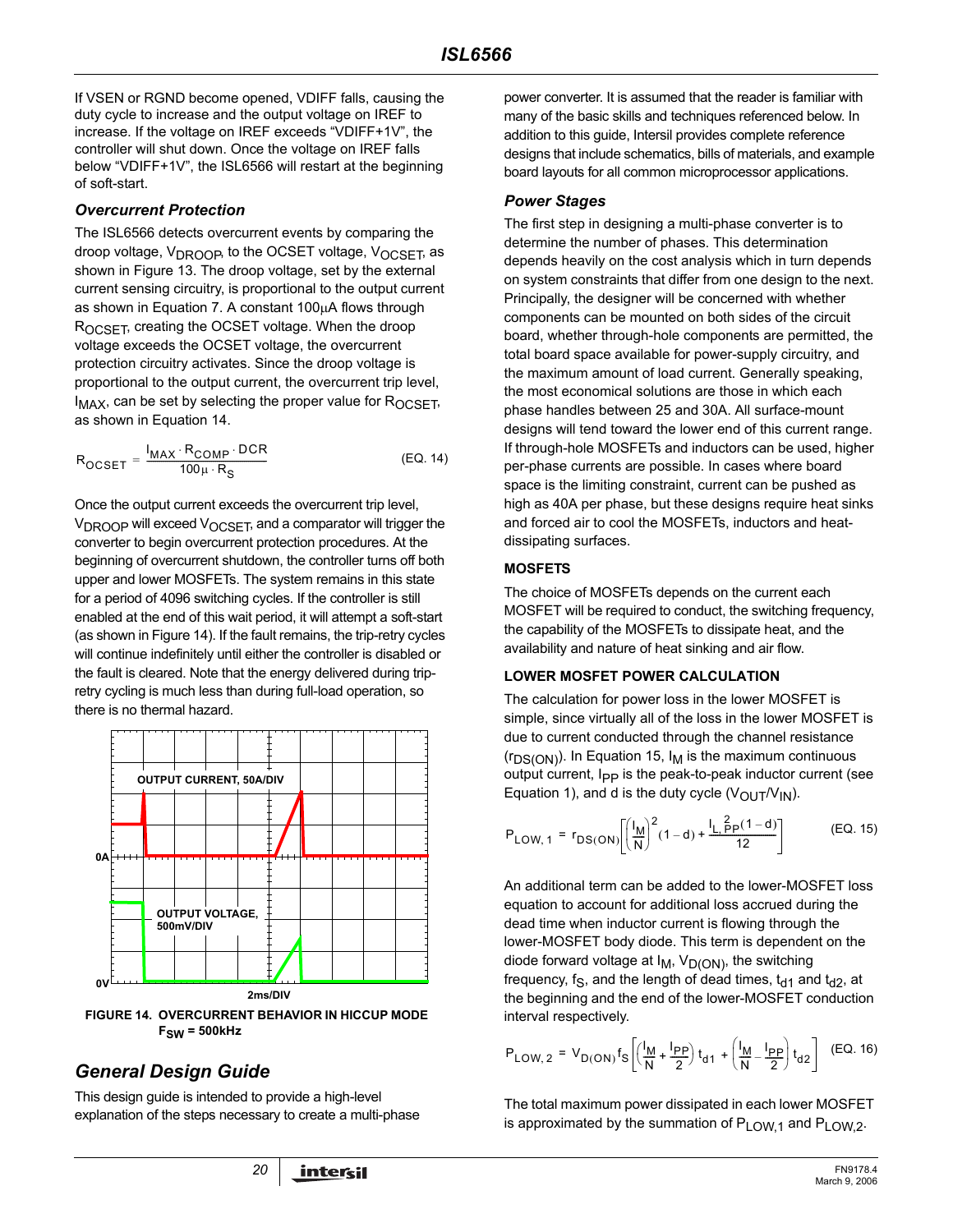### **UPPER MOSFET POWER CALCULATION**

In addition to  $r_{DS(ON)}$  losses, a large portion of the upper-MOSFET losses are due to currents conducted across the input voltage  $(V_{1N})$  during switching. Since a substantially higher portion of the upper-MOSFET losses are dependent on switching frequency, the power calculation is more complex. Upper MOSFET losses can be divided into separate components involving the upper-MOSFET switching times, the lower-MOSFET body-diode reverserecovery charge,  $Q_{rr}$ , and the upper MOSFET  $r_{DS(ON)}$ conduction loss.

When the upper MOSFET turns off, the lower MOSFET does not conduct any portion of the inductor current until the voltage at the phase node falls below ground. Once the lower MOSFET begins conducting, the current in the upper MOSFET falls to zero as the current in the lower MOSFET ramps up to assume the full inductor current. In Equation 17, the required time for this commutation is  $t_1$  and the approximated associated power loss is  $P_{UP}$ <sub>1</sub>.

$$
P_{UP,1} \approx V_{IN} \left(\frac{l_M}{N} + \frac{l_{PP}}{2}\right) \left(\frac{t_1}{2}\right) f_S
$$
 (EQ. 17)

At turn on, the upper MOSFET begins to conduct and this transition occurs over a time  $t<sub>2</sub>$ . In Equation 18, the approximate power loss is  $P_{UP,2}$ .

$$
P_{\mathsf{UP},2} \approx V_{\mathsf{IN}} \left(\frac{I_{\mathsf{M}}}{\mathsf{N}} - \frac{I_{\mathsf{PP}}}{2}\right) \left(\frac{t_2}{2}\right) f_{\mathsf{S}} \tag{Eq. 18}
$$

A third component involves the lower MOSFET reverserecovery charge, Q<sub>rr</sub>. Since the inductor current has fully commutated to the upper MOSFET before the lower-MOSFET body diode can recover all of  $Q_{\text{rr}}$ , it is conducted through the upper MOSFET across VIN. The power dissipated as a result is  $P_{UP3}$ .

$$
P_{UP,3} = V_{IN} Q_{rr} f_S
$$
 (EQ. 19)

Finally, the resistive part of the upper MOSFET is given in Equation 20 as  $P_{UP4}$ .

$$
P_{\text{UP},4} \approx r_{\text{DS}(\text{ON})} \left[ \left( \frac{I_M}{N} \right)^2 d + \frac{I_{\text{PP}}^2}{12} \right] \tag{Eq. 20}
$$

The total power dissipated by the upper MOSFET at full load can now be approximated as the summation of the results from Equations 17, 18, 19 and 20. Since the power equations depend on MOSFET parameters, choosing the correct MOSFETs can be an iterative process involving repetitive solutions to the loss equations for different MOSFETs and different switching frequencies.

# *Package Power Dissipation*

When choosing MOSFETs it is important to consider the amount of power being dissipated in the integrated drivers located in the controller. Since there are a total of three drivers in the controller package, the total power dissipated by all three drivers must be less than the maximum allowable power dissipation for the QFN package.

Calculating the power dissipation in the drivers for a desired application is critical to ensure safe operation. Exceeding the maximum allowable power dissipation level will push the IC beyond the maximum recommended operating junction temperature of 125°C. The maximum allowable IC power dissipation for the 6x6 QFN package is approximately 4W at room temperature. See *Layout Considerations* paragraph for thermal transfer improvement suggestions.

When designing the ISL6566 into an application, it is recommended that the following calculation is used to ensure safe operation at the desired frequency for the selected MOSFETs. The total gate drive power losses,  $P_{Qq\ TOT}$ , due to the gate charge of MOSFETs and the integrated driver's internal circuitry and their corresponding average driver current can be estimated with Equations 21 and 22, respectively.

$$
P_{Qg\_TOT} = P_{Qg\_Q1} + P_{Qg\_Q2} + I_Q \bullet VCC
$$
 (EQ. 21)

$$
P_{\text{Qg\_Q1}} = \frac{3}{2} \cdot \text{Q}_{\text{G1}} \cdot \text{PVCC} \cdot F_{\text{SW}} \cdot \text{N}_{\text{Q1}} \cdot \text{N}_{\text{PHASE}}
$$

$$
P_{Qg\_Q2} = Q_{G2} \cdot \text{PVCC} \cdot F_{SW} \cdot N_{Q2} \cdot N_{PHASE}
$$
  
\n
$$
I_{DR} = \left(\frac{3}{2} \cdot Q_{G1} \cdot N_{Q1} + Q_{G2} \cdot N_{Q2}\right) \cdot N_{PHASE} \cdot F_{SW} + I_{Q}
$$
  
\n(EQ. 22)

In Equations 21 and 22,  $P_{Qg_Q}$  is the total upper gate drive power loss and  $P_{Qg\_{Q}2}$  is the total lower gate drive power loss; the gate charge  $(Q_{G1}$  and  $Q_{G2})$  is defined at the particular gate to source drive voltage PVCC in the corresponding MOSFET data sheet;  $I<sub>O</sub>$  is the driver total quiescent current with no load at both drive outputs;  $N<sub>Q1</sub>$ and  $N<sub>O2</sub>$  are the number of upper and lower MOSFETs per phase, respectively; N<sub>PHASE</sub> is the number of active phases. The  $I_{Q^*}$ VCC product is the quiescent power of the controller without capacitive load and is typically 75mW at 300kHz.



<span id="page-20-0"></span>**FIGURE 15. TYPICAL UPPER-GATE DRIVE TURN-ON PATH**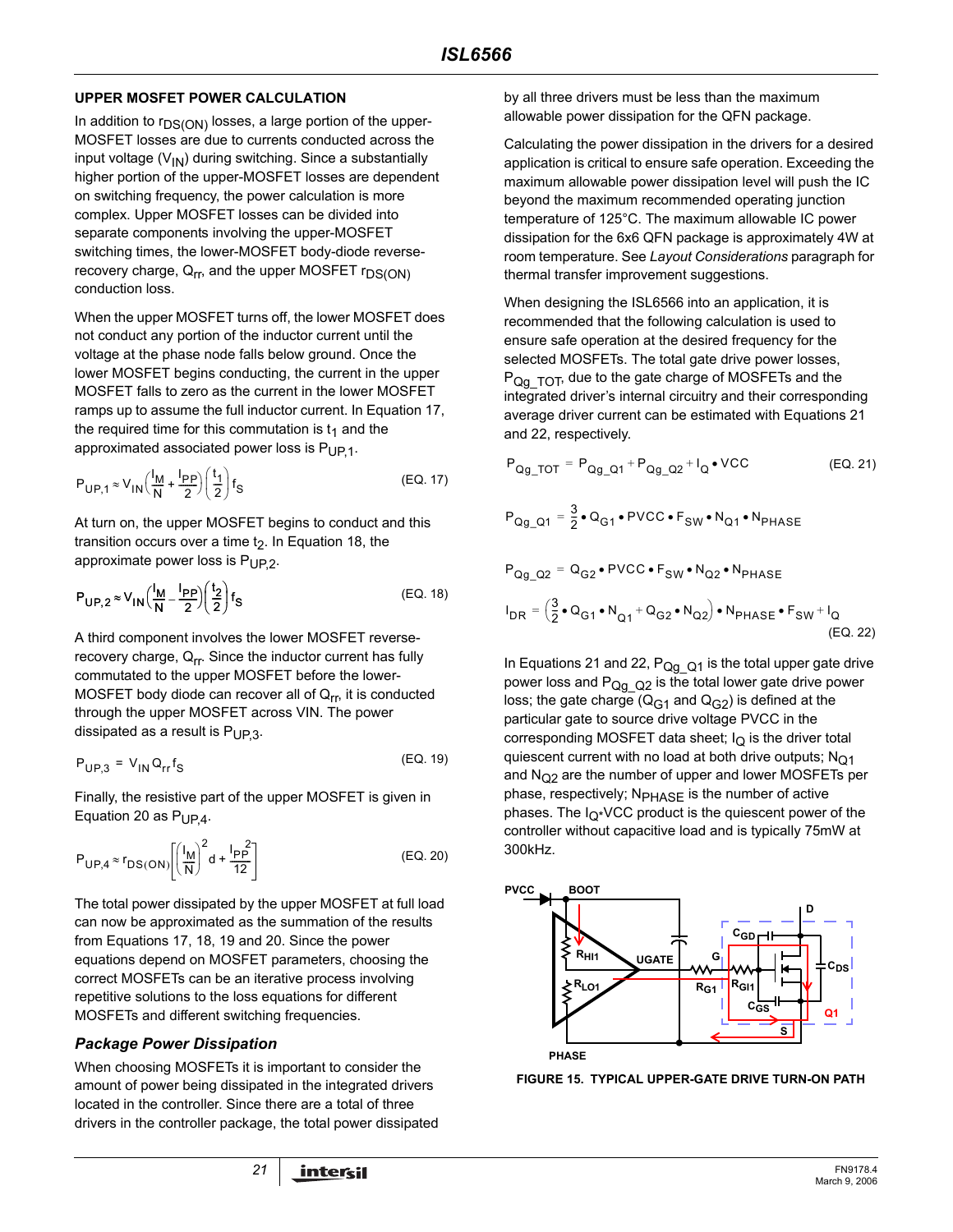

<span id="page-21-0"></span>**FIGURE 16. TYPICAL LOWER-GATE DRIVE TURN-ON PATH**

The total gate drive power losses are dissipated among the resistive components along the transition path and in the bootstrap diode. The portion of the total power dissipated in the controller itself is the power dissipated in the upper drive path resistance,  $P_{DR}$  Up, the lower drive path resistance,  $P_{DR-UP}$ , and in the boot strap diode,  $P_{BOOT}$ . The rest of the power will be dissipated by the external gate resistors ( $R<sub>G1</sub>$ and  $R_{G2}$ ) and the internal gate resistors ( $R_{G11}$  and  $R_{G12}$ ) of the MOSFETs. Figures [15](#page-20-0) and [16](#page-21-0) show the typical upper and lower gate drives turn-on transition path. The total power dissipation in the controller itself,  $P_{DR}$ , can be roughly estimated as:

$$
P_{DR} = P_{DR\_UP} + P_{DR\_LOW} + P_{BOOT} + (I_Q \bullet VCC) \qquad (EQ. 23)
$$
\n
$$
P_{BOOT} = \frac{P_{Qg\_Q1}}{3}
$$
\n
$$
P_{DR\_UP} = \left(\frac{R_{H11}}{R_{H11} + R_{EXT1}} + \frac{R_{LO1}}{R_{LO1} + R_{EXT1}}\right) \cdot \frac{P_{Qg\_Q1}}{3}
$$
\n
$$
P_{DR\_LOW} = \left(\frac{R_{H12}}{R_{H12} + R_{EXT2}} + \frac{R_{LO2}}{R_{LO2} + R_{EXT2}}\right) \cdot \frac{P_{Qg\_Q2}}{2}
$$
\n
$$
R_{EXT1} = R_{G1} + \frac{R_{GI1}}{N_{Q1}} \qquad R_{EXT2} = R_{G2} + \frac{R_{GI2}}{N_{Q2}}
$$

#### *Current Balancing Component Selection*

 $N_{Q1}$ 

The ISL6566 senses the channel load current by sampling the voltage across the lower MOSFET  $r_{DS(ON)}$ , as shown in Figure 17. The ISEN pins are denoted ISEN1, ISEN2, and ISEN3. The resistors connected between these pins and the respective phase nodes determine the gains in the channelcurrent balance loop.



#### **FIGURE 17. ISL6566 INTERNAL AND EXTERNAL CURRENT-SENSING CIRCUITRY**

Select values for these resistors based on the room temperature  $r_{DS(ON)}$  of the lower MOSFETs; the full-load operating current,  $I_{FI}$ ; and the number of phases, N using Equation 24.

$$
R_{\text{ISEN}} = \frac{r_{\text{DS}(\text{ON})}}{50 \times 10^{-6}} \frac{I_{\text{FL}}}{N}
$$
 (EQ. 24)

In certain circumstances, it may be necessary to adjust the value of one or more ISEN resistors. When the components of one or more channels are inhibited from effectively dissipating their heat so that the affected channels run hotter than desired, choose new, smaller values of  $R_{\text{ISFN}}$  for the affected phases (see the section entitled *[Channel-Current Balance](#page-10-0)*). Choose  $R_{\text{ISEN}.2}$  in proportion to the desired decrease in temperature rise in order to cause proportionally less current to flow in the hotter phase.

$$
R_{\text{ISEN},2} = R_{\text{ISEN}} \frac{\Delta T_2}{\Delta T_1}
$$
 (EQ. 25)

In Equation 25, make sure that  $\Delta T_2$  is the desired temperature rise above the ambient temperature, and  $\Delta T_1$  is the measured temperature rise above the ambient temperature. While a single adjustment according to Equation 25 is usually sufficient, it may occasionally be necessary to adjust  $R_{\text{ISFN}}$ two or more times to achieve optimal thermal balance between all channels.

### *Load Line Regulation Component Selection (DCR Current Sensing)*

For accurate load line regulation, the ISL6566 senses the total output current by detecting the voltage across the output inductor DCR of each channel (As described in the *Load Line Regulation* section). As Figure 18 illustrates, an R-C network is required to accurately sense the inductor DCR voltage and convert this information into a "droop" voltage, which is proportional to the total output current.

Choosing the components for this current sense network is a two step process. First, R<sub>COMP</sub> and C<sub>COMP</sub> must be chosen so that the time constant of this  $R_{\text{COMP}}-C_{\text{COMP}}$ network matches the time constant of the inductor L/DCR.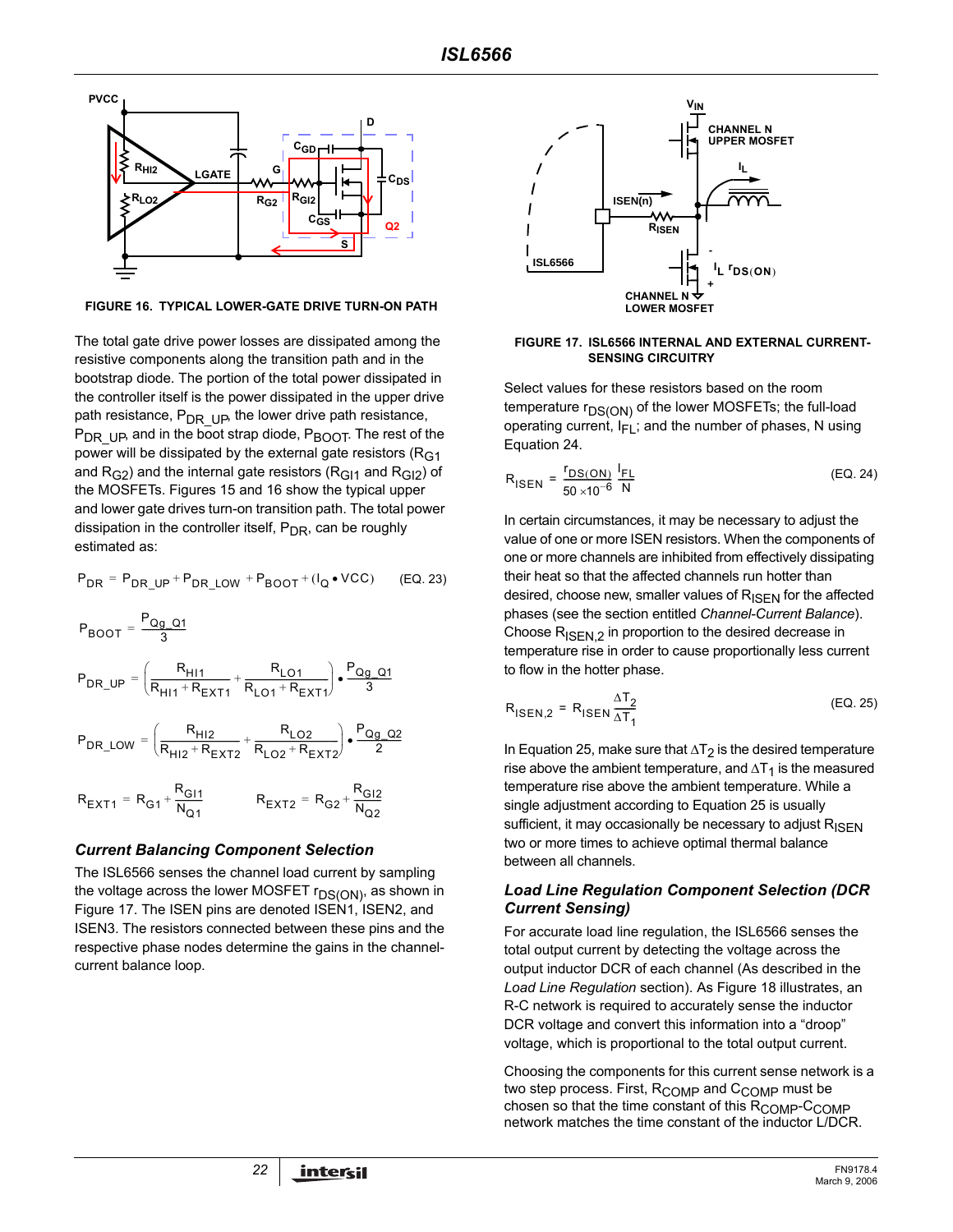Then the resistor  $R<sub>S</sub>$  must be chosen to set the current sense network gain, obtaining the desired full load droop voltage. Follow the steps below to choose the component values for this R-C network.

- 1. Choose an arbitrary value for  $C_{\text{COMP}}$ . The recommended value is 0.01µF.
- 2. Plug the inductor L and DCR component values, and the values for C<sub>COMP</sub> chosen in steps 1, into Equation 26 to calculate the value for  $R_{\text{COMP}}$ .

$$
R_{COMP} = \frac{L}{DCR \cdot C_{COMP}} \tag{EQ.26}
$$

3. Use the new value for  $R_{\text{COMP}}$  obtained from Equation 26, as well as the desired full load current,  $I_{FI}$ , full load droop voltage, V<sub>DROOP</sub>, and inductor DCR in Equation 27 to calculate the value for  $R<sub>S</sub>$ .

$$
R_{\rm S} = \frac{I_{\rm FL}}{V_{\rm DROOP}} \cdot R_{\rm COMP} \cdot \text{DCR}
$$
 (EQ. 27)



Due to errors in the inductance or DCR it may be necessary to adjust the value of  $R_{\text{COMP}}$  to match the time constants correctly. The effects of time constant mismatch can be seen in the form of droop overshoot or undershoot during the initial load transient spike, as shown in Figure 19. Follow the steps below to ensure the R-C and inductor L/DCR time constants are matched accurately.

- 1. Capture a transient event with the oscilloscope set to about L/DCR/2 (sec/div). For example, with  $L = 1\mu H$  and DCR = 1m $\Omega$ , set the oscilloscope to 500 $\mu$ s/div.
- 2. Record ∆V1 and ∆V2 as shown in Figure 19.

3. Select a new value, R<sub>COMP,2</sub>, for the time constant resistor based on the original value,  $R_{\text{COMP 1}}$ , using the following equation.

$$
R_{COMP, 2} = R_{COMP, 1} \cdot \frac{\Delta V_1}{\Delta V_2}
$$
 (EQ. 28)

4. Replace  $R_{\text{COMP}}$  with the new value and check to see that the error is corrected. Repeat the procedure if necessary.

After choosing a new value for R<sub>COMP</sub>, it will most likely be necessary to adjust the value of  $R<sub>S</sub>$  to obtain the desired full load droop voltage. Use Equation 27 to obtain the new value for  $Re$ .



**FIGURE 19. TIME CONSTANT MISMATCH BEHAVIOR**

### *Compensation*

The two opposing goals of compensating the voltage regulator are stability and speed.

The load-line regulated converter behaves in a similar manner to a peak current mode controller because the two poles at the output filter L-C resonant frequency split with the introduction of current information into the control loop. The final location of these poles is determined by the system function, the gain of the current signal, and the value of the compensation components,  $R_C$  and  $C_C$ .



#### **FIGURE 20. COMPENSATION CONFIGURATION FOR LOAD-LINE REGULATED ISL6566 CIRCUIT**

Since the system poles and zero are affected by the values of the components that are meant to compensate them, the solution to the system equation becomes fairly complicated.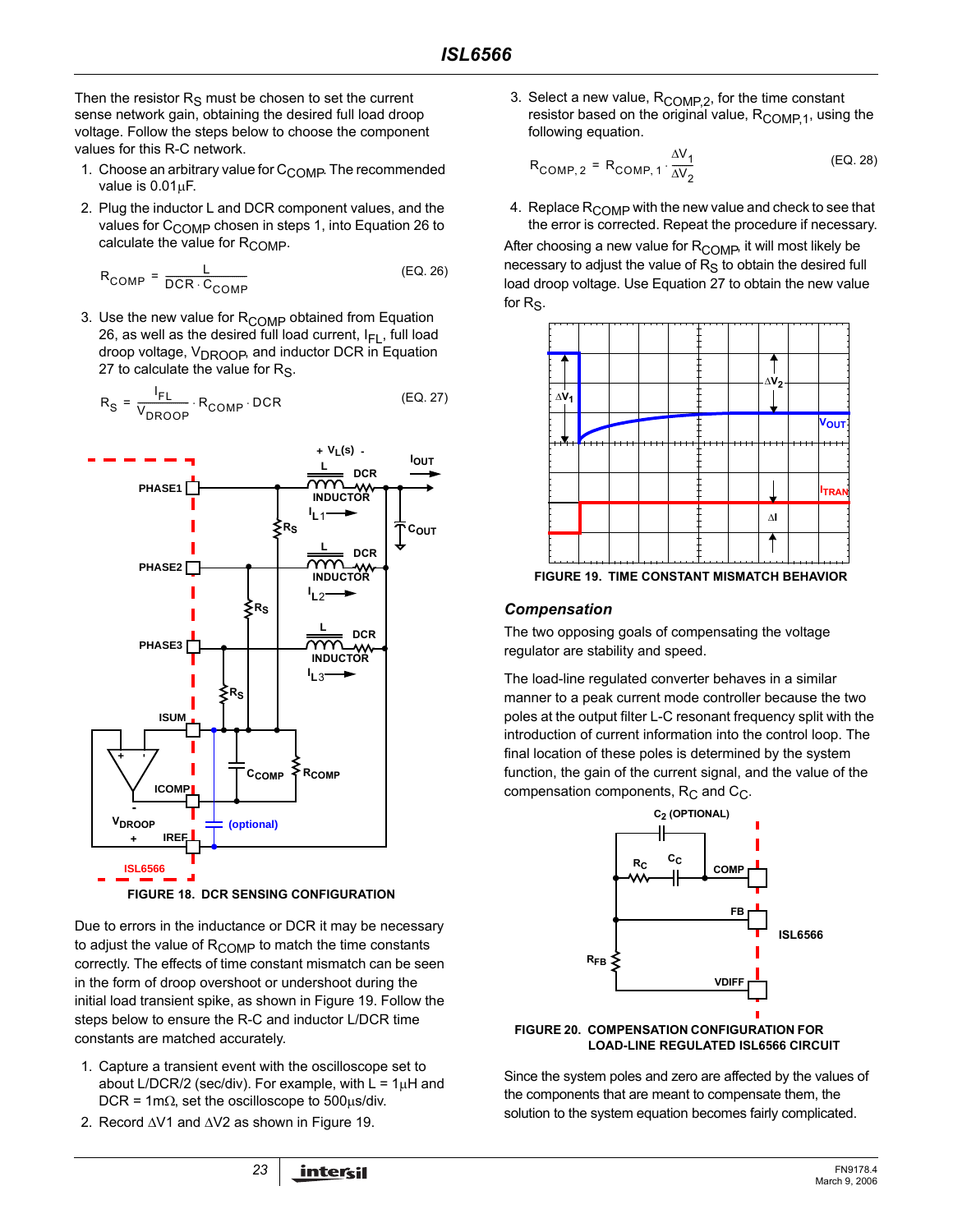Fortunately, there is a simple approximation that comes very close to an optimal solution. Treating the system as though it were a voltage-mode regulator, by compensating the L-C poles and the ESR zero of the voltage mode approximation, yields a solution that is always stable with very close to ideal transient performance.

Select a target bandwidth for the compensated system,  $f_0$ . The target bandwidth must be large enough to assure adequate transient performance, but smaller than 1/3 of the per-channel switching frequency. The values of the compensation components depend on the relationships of  $f_0$  to the L-C pole frequency and the ESR zero frequency. For each of the following three, there is a separate set of equations for the compensation components.

Case 1:

$$
\frac{1}{2\pi\sqrt{LC}} > f_0
$$
  
\n
$$
R_C = R_{FB} \frac{2\pi f_0 V_{pp} \sqrt{LC}}{0.66 V_{IN}}
$$
  
\n
$$
C_C = \frac{0.66 V_{IN}}{2\pi V_{pp} R_{FB} f_0}
$$

 $\frac{1}{2\pi\sqrt{LC}} \leq f_0 < \frac{1}{2\pi C(E)}$ 

 $\leq f_0 < \frac{1}{2\pi C (ESR)}$ 

1

Case 2:

$$
R_{C} = R_{FB} \frac{V_{pp}(2\pi)^{2} f_{0}^{2} LC}{0.66 V_{IN}}
$$
(EQ. 29)  

$$
C_{C} = \frac{0.66 V_{IN}}{(2\pi)^{2} f_{0}^{2} V_{pp} R_{FB} \sqrt{LC}}
$$

Case 3:

$$
f_0 > \frac{1}{2\pi C(ESR)}
$$
  
\n
$$
R_C = R_{FB} \frac{2\pi f_0 V_{pp} L}{0.66 V_{IN}(ESR)}
$$
  
\n
$$
C_C = \frac{0.66 V_{IN}(ESR) \sqrt{C}}{2\pi V_{pp} R_{FB} f_0 \sqrt{L}}
$$

In Equations 29, L is the per-channel filter inductance divided by the number of active channels; C is the sum total of all output capacitors; ESR is the equivalent series resistance of the bulk output filter capacitance; and  $V_{PP}$  is the peak-to-peak sawtooth signal amplitude as described in the *Electrical Specifications*.

Once selected, the compensation values in Equations 29 assure a stable converter with reasonable transient performance. In most cases, transient performance can be improved by making adjustments to  $R<sub>C</sub>$ . Slowly increase the value of  $R<sub>C</sub>$  while observing the transient performance on an oscilloscope until no further improvement is noted. Normally,  $C_{\text{C}}$  will not need adjustment. Keep the value of  $C_{\text{C}}$  from Equations 29 unless some performance issue is noted.

The optional capacitor  $C_2$ , is sometimes needed to bypass noise away from the PWM comparator (see Figure 20). Keep a position available for  $C_2$ , and be prepared to install a highfrequency capacitor of between 22pF and 150pF in case any leading edge jitter problem is noted.

### <span id="page-23-0"></span>*Output Filter Design*

The output inductors and the output capacitor bank together to form a low-pass filter responsible for smoothing the pulsating voltage at the phase nodes. The output filter also must provide the transient energy until the regulator can respond. Because it has a low bandwidth compared to the switching frequency, the output filter limits the system transient response. The output capacitors must supply or sink load current while the current in the output inductors increases or decreases to meet the demand.

In high-speed converters, the output capacitor bank is usually the most costly (and often the largest) part of the circuit. Output filter design begins with minimizing the cost of this part of the circuit. The critical load parameters in choosing the output capacitors are the maximum size of the load step, ∆I, the loadcurrent slew rate, di/dt, and the maximum allowable outputvoltage deviation under transient loading, ∆V<sub>MAX</sub>. Capacitors are characterized according to their capacitance, ESR, and ESL (equivalent series inductance).

At the beginning of the load transient, the output capacitors supply all of the transient current. The output voltage will initially deviate by an amount approximated by the voltage drop across the ESL. As the load current increases, the voltage drop across the ESR increases linearly until the load current reaches its final value. The capacitors selected must have sufficiently low ESL and ESR so that the total output-voltage deviation is less than the allowable maximum. Neglecting the contribution of inductor current and regulator response, the output voltage initially deviates by an amount

$$
\Delta V \approx (ESL) \frac{di}{dt} + (ESR) \Delta I
$$
 (EQ. 30)

The filter capacitor must have sufficiently low ESL and ESR so that  $\Delta V \leq \Delta V_{MAX}$ .

Most capacitor solutions rely on a mixture of high frequency capacitors with relatively low capacitance in combination with bulk capacitors having high capacitance but limited highfrequency performance. Minimizing the ESL of the highfrequency capacitors allows them to support the output voltage as the current increases. Minimizing the ESR of the bulk capacitors allows them to supply the increased current with less output voltage deviation.

The ESR of the bulk capacitors also creates the majority of the output-voltage ripple. As the bulk capacitors sink and source the inductor ac ripple current (see *[Interleaving](#page-9-2)* and Equation [2\)](#page-9-1), a voltage develops across the bulk capacitor ESR equal to  $I_{\rm C}$  pp(ESR). Thus, once the output capacitors are selected, the maximum allowable ripple voltage,  $V_{PP(MAX)}$ , determines the lower limit on the inductance.

$$
L \ge (ESR) \frac{\left(V_{IN} - NV_{OUT}\right)V_{OUT}}{f_S V_{IN}V_{PP(MAX)}}
$$
 (EQ. 31)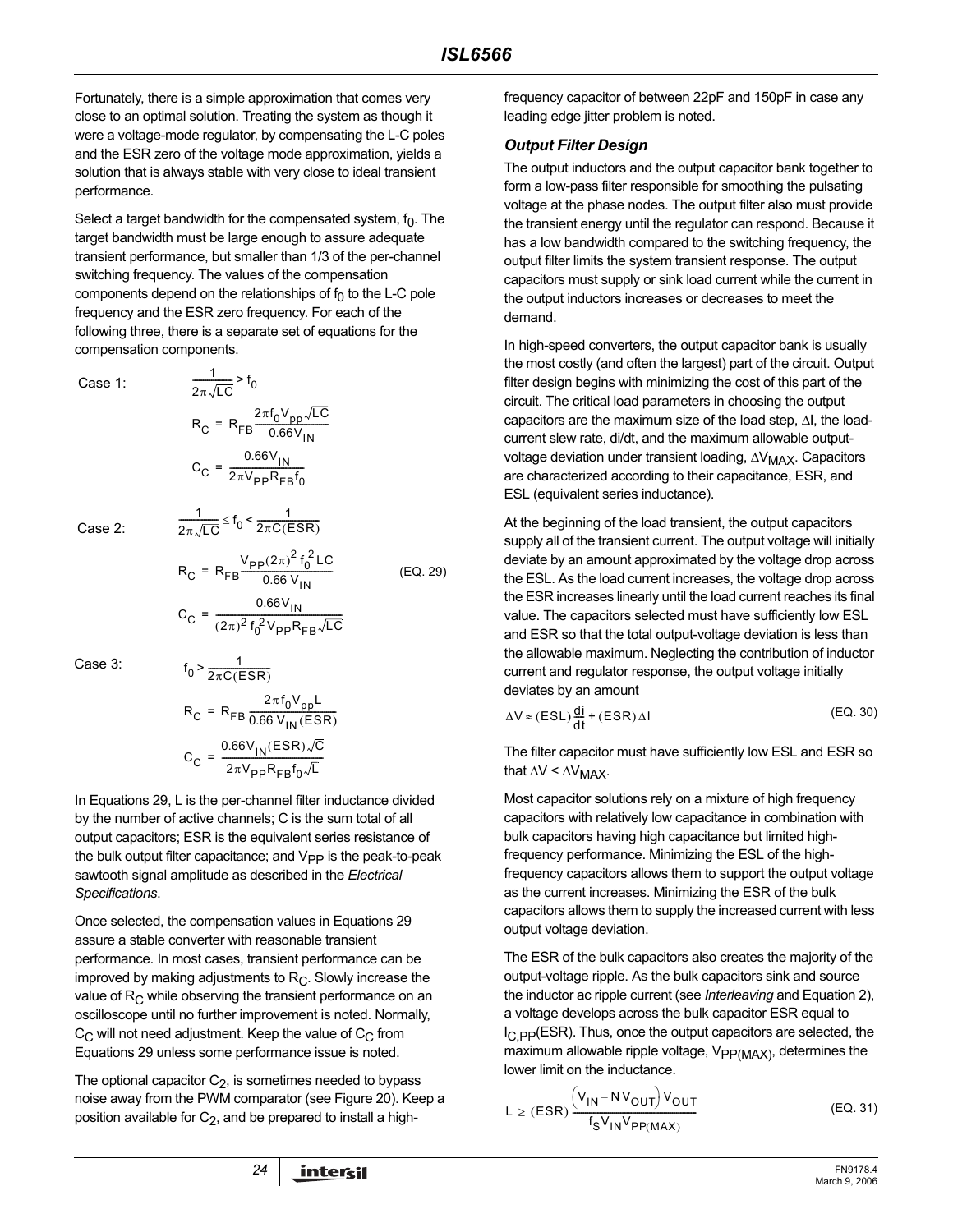Since the capacitors are supplying a decreasing portion of the load current while the regulator recovers from the transient, the capacitor voltage becomes slightly depleted. The output inductors must be capable of assuming the entire load current before the output voltage decreases more than  $\Delta V_{MAX}$ . This places an upper limit on inductance.

Equation 32 gives the upper limit on L for the cases when the trailing edge of the current transient causes a greater outputvoltage deviation than the leading edge. Equation 33 addresses the leading edge. Normally, the trailing edge dictates the selection of L because duty cycles are usually less than 50%. Nevertheless, both inequalities should be evaluated, and L should be selected based on the lower of the two results. In each equation, L is the per-channel inductance, C is the total output capacitance, and N is the number of active channels.

$$
L \leq \frac{2 \cdot N \cdot C \cdot V_O}{(\Delta I)^2} \left[ \Delta V_{MAX} - (\Delta I \cdot ESR) \right]
$$
 (EQ. 32)

$$
L \leq \frac{(1.25) \cdot N \cdot C}{(\Delta I)^2} \left[ \Delta V_{MAX} - (\Delta I \cdot ESR) \right] \left( V_{IN} - V_O \right) \tag{EQ.33}
$$

#### *Switching Frequency*

There are a number of variables to consider when choosing the switching frequency, as there are considerable effects on the upper MOSFET loss calculation. These effects are outlined in *[MOSFETs](#page-19-0)*, and they establish the upper limit for the switching frequency. The lower limit is established by the requirement for fast transient response and small output-voltage ripple as outlined in *[Output Filter Design](#page-23-0)*. Choose the lowest switching frequency that allows the regulator to meet the transientresponse requirements.

Switching frequency is determined by the selection of the frequency-setting resistor,  $R_T$ . Figure 21 and Equation 34 are provided to assist in selecting the correct value for  $R_T$ .

$$
R_{T} = 10^{[10.61 - 1.035 \log(f_S)]}
$$
 (EQ. 34)



**FIGURE 21. RT vs SWITCHING FREQUENCY** 

#### *Input Capacitor Selection*

The input capacitors are responsible for sourcing the ac component of the input current flowing into the upper MOSFETs. Their RMS current capacity must be sufficient to handle the ac component of the current drawn by the upper MOSFETs which is related to duty cycle and the number of active phases.



**FIGURE 22. NORMALIZED INPUT-CAPACITOR RMS CURRENT FOR 3-PHASE CONVERTER**

For a three-phase design, use Figure 22 to determine the inputcapacitor RMS current requirement set by the duty cycle, maximum sustained output current  $(I<sub>O</sub>)$ , and the ratio of the peak-to-peak inductor current ( $I_{\text{L}}$  pp) to  $I_{\text{O}}$ . Select a bulk capacitor with a ripple current rating which will minimize the total number of input capacitors required to support the RMS current calculated. The voltage rating of the capacitors should also be at least 1.25 times greater than the maximum input voltage. Figures 23 and 24 provide the same input RMS current information for two-phase and single-phase designs respectively. Use the same approach for selecting the bulk capacitor type and number.



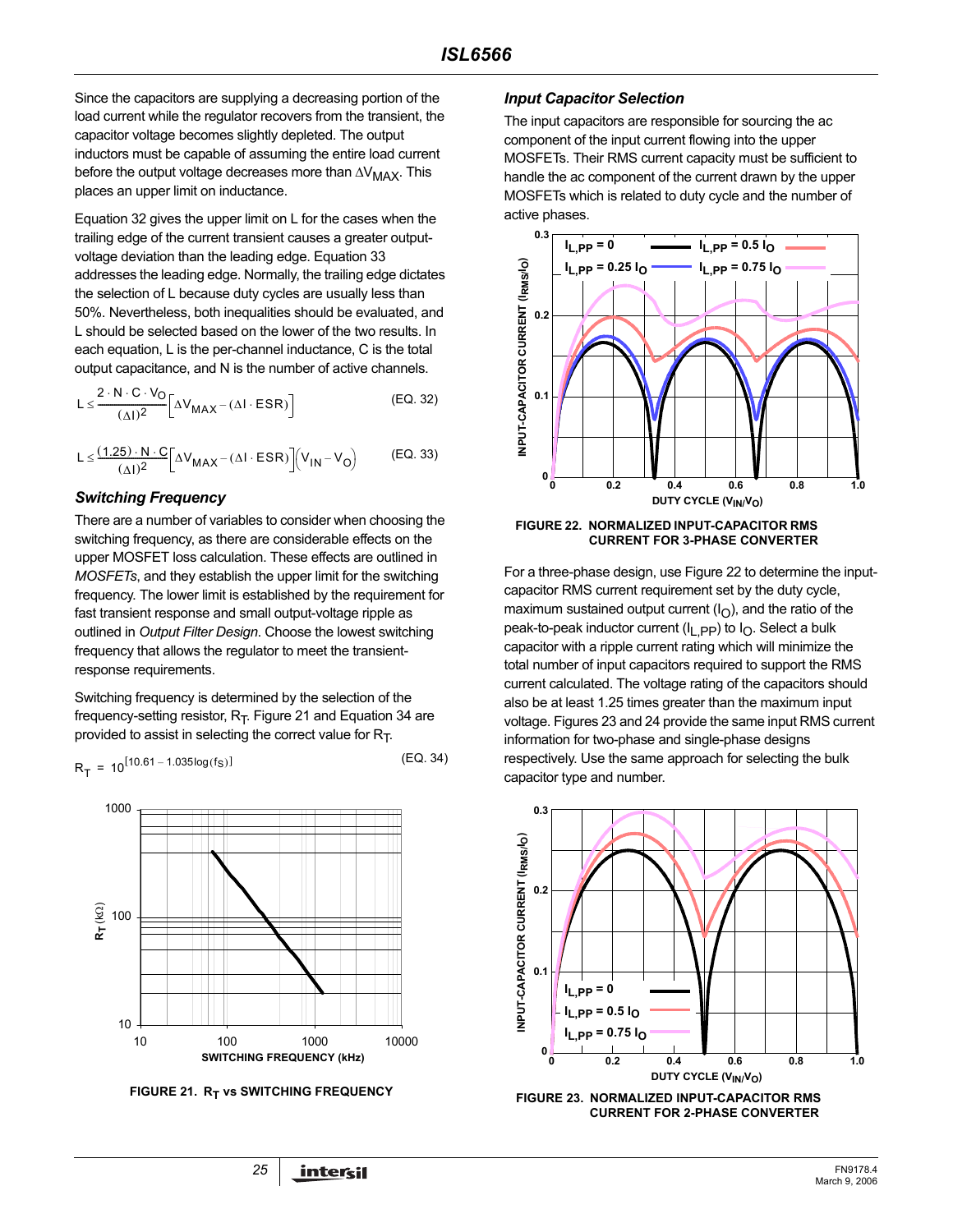

Low capacitance, high-frequency ceramic capacitors are needed in addition to the input bulk capacitors to suppress leading and falling edge voltage spikes. The spikes result from the high current slew rate produced by the upper MOSFET turn on and off. Select low ESL ceramic capacitors and place one as close as possible to each upper MOSFET drain to minimize board parasitics and maximize suppression.

# *Layout Considerations*

MOSFETs switch very fast and efficiently. The speed with which the current transitions from one device to another causes voltage spikes across the interconnecting impedances and parasitic circuit elements. These voltage spikes can degrade efficiency, radiate noise into the circuit and lead to device overvoltage stress. Careful component selection, layout, and placement minimizes these voltage spikes. Consider, as an example, the turnoff transition of the upper PWM MOSFET. Prior to turnoff, the upper MOSFET was carrying channel current. During the turnoff, current stops flowing in the upper MOSFET and is picked up by the lower MOSFET. Any inductance in the switched current path generates a large voltage spike during the switching interval. Careful component selection, tight layout of the critical components, and short, wide circuit traces minimize the magnitude of voltage spikes.

There are two sets of critical components in a DC-DC converter using a ISL6566 controller. The power components are the most critical because they switch large amounts of energy. Next are small signal components that connect to sensitive nodes or supply critical bypassing current and signal coupling.

The power components should be placed first, which include the MOSFETs, input and output capacitors, and the inductors. It is important to have a symmetrical layout for each power train, preferably with the controller located equidistant from each. Symmetrical layout allows heat to be dissipated equally

across all three power trains. Equidistant placement of the controller to the three power trains also helps keep the gate drive traces equally short, resulting in equal trace impedances and similar drive capability of all sets of MOSFETs.

When placing the MOSFETs try to keep the source of the upper FETs and the drain of the lower FETs as close as thermally possible. Input Bulk capacitors should be placed close to the drain of the upper FETs and the source of the lower FETs. Locate the output inductors and output capacitors between the MOSFETs and the load. The high-frequency input and output decoupling capacitors (ceramic) should be placed as close as practicable to the decoupling target, making use of the shortest connection paths to any internal planes, such as vias to GND next or on the capacitor solder pad.

The critical small components include the bypass capacitors for VCC and PVCC, and many of the components surrounding the controller including the feedback network and current sense components. Locate the VCC/PVCC bypass capacitors as close to the ISL6566 as possible. It is especially important to locate the components associated with the feedback circuit close to their respective controller pins, since they belong to a high-impedance circuit loop, sensitive to EMI pick-up. It is also important to place the current sense components close to their respective pins on the ISL6566, including R<sub>ISEN</sub>, R<sub>S</sub>, R<sub>COMP</sub>, and C<sub>COMP</sub>.

A multi-layer printed circuit board is recommended. Figure 25 shows the connections of the critical components for the converter. Note that capacitors  $C_{xx}$ <sub>N</sub> and  $C_{xx}$ <sub>OUT</sub> could each represent numerous physical capacitors. Dedicate one solid layer, usually the one underneath the component side of the board, for a ground plane and make all critical component ground connections with vias to this layer. Dedicate another solid layer as a power plane and break this plane into smaller islands of common voltage levels. Keep the metal runs from the PHASE terminal to output inductors short. The power plane should support the input power and output power nodes. Use copper filled polygons on the top and bottom circuit layers for the phase nodes. Use the remaining printed circuit layers for small signal wiring.

# *Routing UGATE, LGATE, and PHASE traces*

Great attention should be paid to routing the UGATE, LGATE, and PHASE traces since they drive the power train MOSFETs using short, high current pulses. It is important to size them as large and as short as possible to reduce their overall impedance and inductance. They should be sized to carry at least one ampere of current (0.02" to 0.05"). Going between layers with vias should also be avoided, but if so, use two vias for interconnection when possible.

Extra care should be given to the LGATE traces in particular since keeping their impedance and inductance low helps to significantly reduce the possibility of shoot-through. It is also important to route each channels UGATE and PHASE traces in as close proximity as possible to reduce their inductances.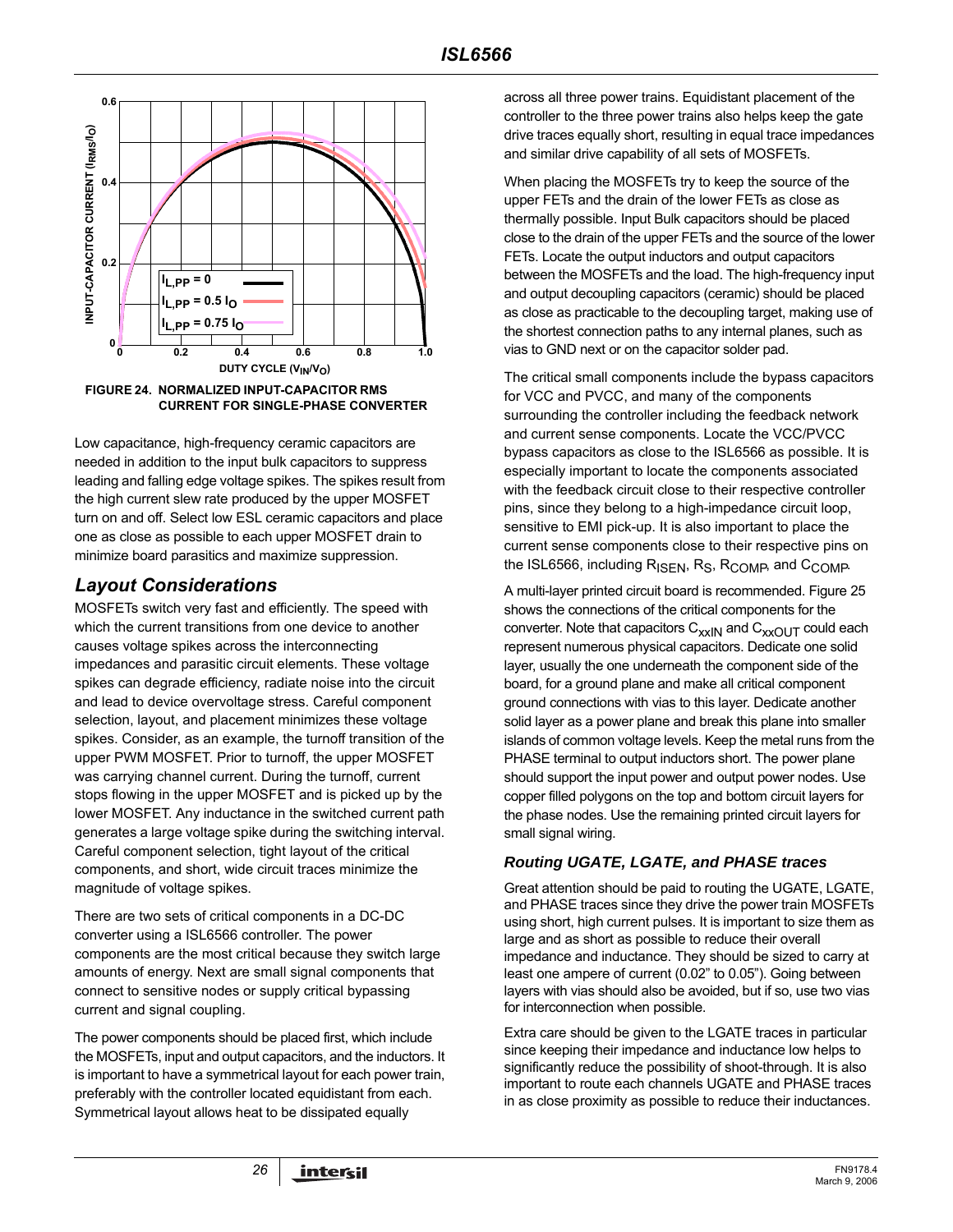### *Thermal Management*

For maximum thermal performance in high current, high switching frequency applications, connecting the thermal GND pad of the ISL6566 to the ground plane with multiple vias is recommended. This heat spreading allows the part to achieve its full thermal potential. It is also recommended that the controller be placed in a direct path of airflow if possible to help thermally manage the part.

### *Suppressing MOSFET Gate Leakage*

With VCC at ground potential, UGATE is high impedance. In this state, any stray leakage has the potential to deliver charge to the gate of the upper MOSFET. If UGATE receives sufficient charge to bias the device on, a low impedance path will be connected between the upper MOSFET drain and PHASE. If this occurs and the input power supply is present and active, the system could see potentially damaging current. Worst-case leakage currents are on the order of pico-amps; therefore, a 10kΩ resistor, connected from UGATE to PHASE, is more than sufficient to bleed off any stray leakage current. This resistor will not affect the normal performance of the driver or reduce its efficiency.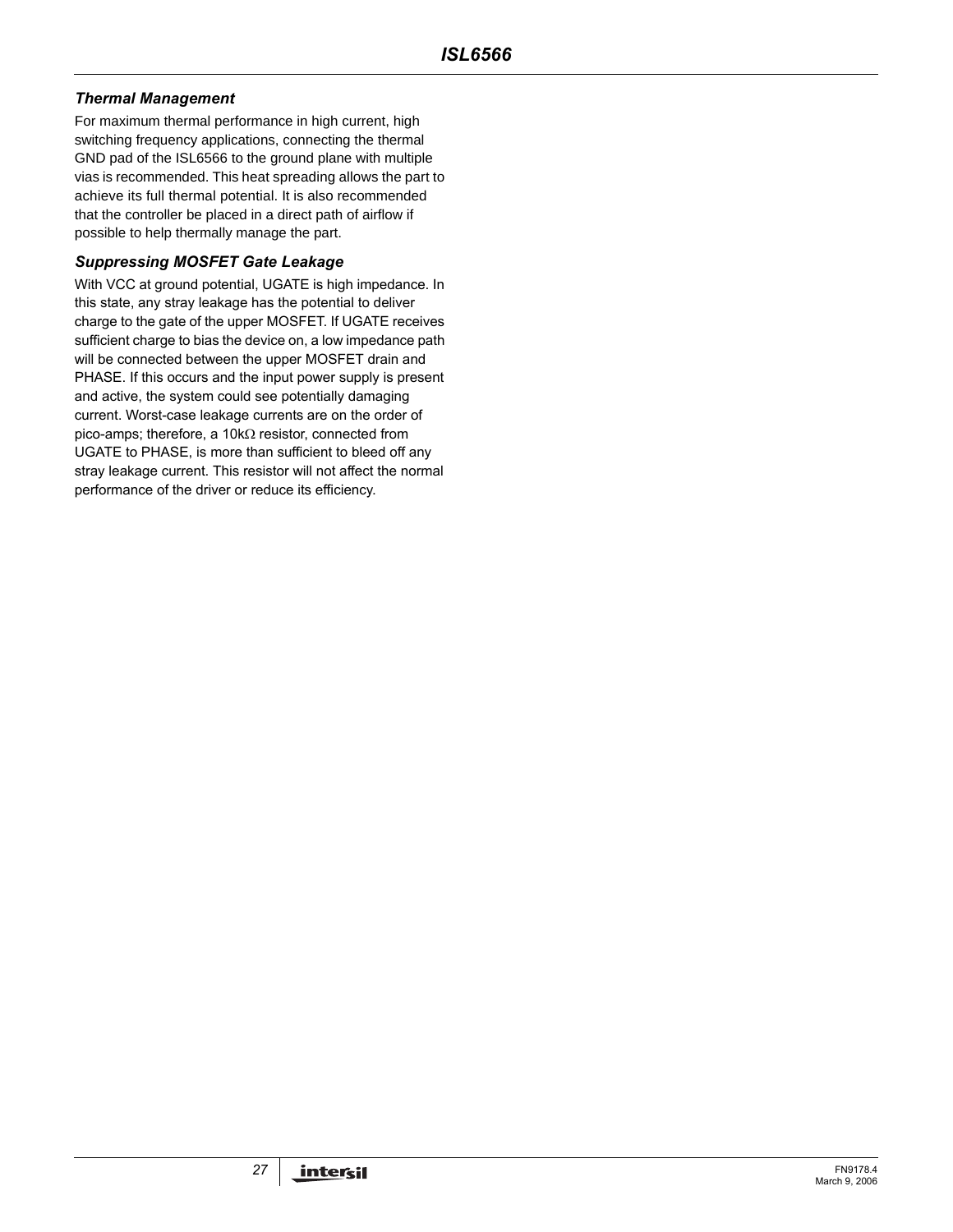

**FIGURE 25. PRINTED CIRCUIT BOARD POWER PLANES AND ISLANDS**